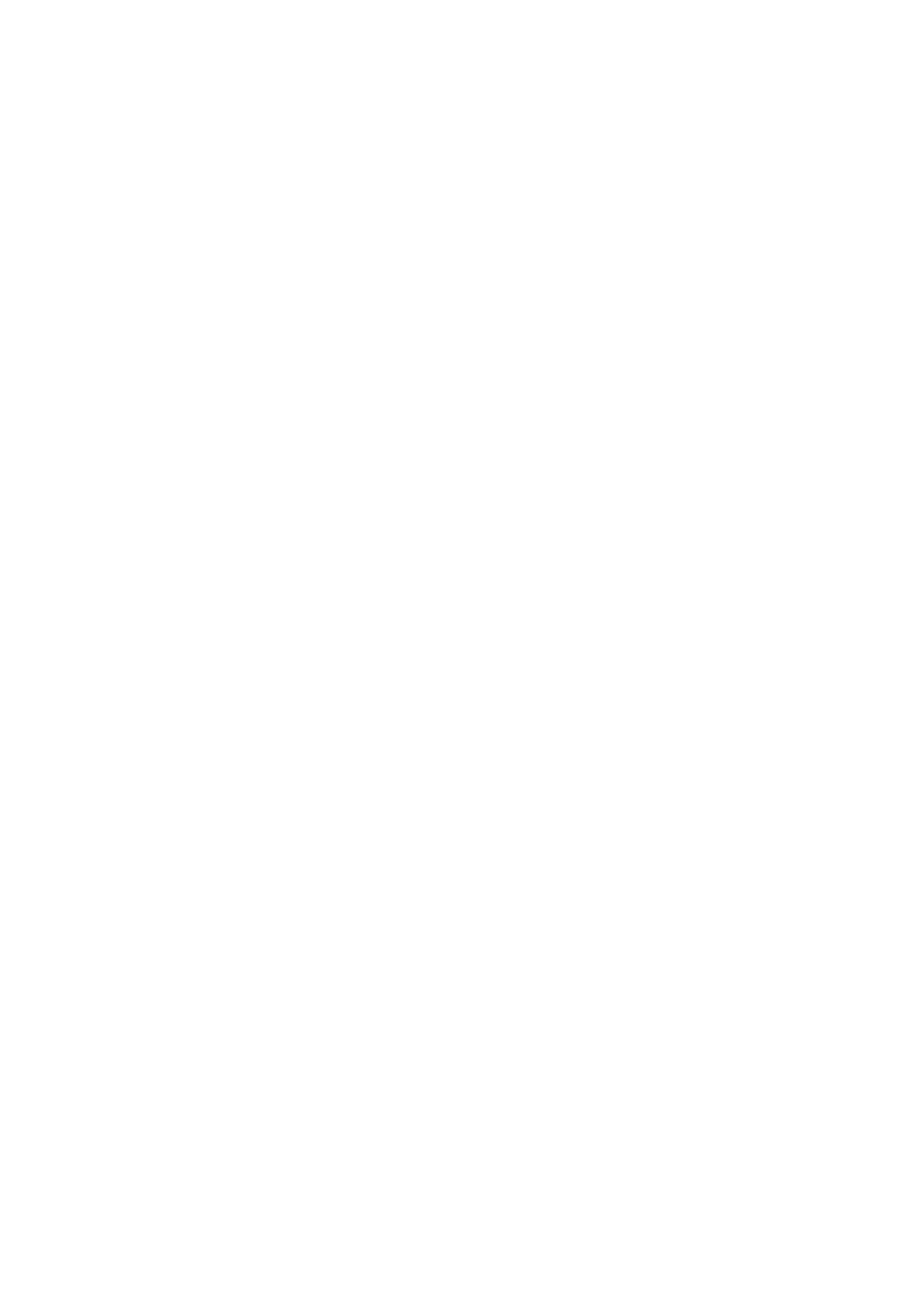### REGULARITY OF ALMOST PERIODIC MODULO SCALING SOLUTIONS FOR MASS-CRITICAL NLS AND APPLICATIONS

DONG LI AND XIAOYI ZHANG

We consider the  $L_x^2$  solution *u* to mass-critical NLS  $iu_t + \Delta u = \pm |u|^{4/d} u$ . We prove that in dimensions  $d \geq 4$ , if the solution is spherically symmetric and is *almost periodic modulo scaling*, then it must lie in  $H_x^{1+\varepsilon}$  for some  $\varepsilon > 0$ . Moreover, the kinetic energy of the solution is localized uniformly in time. One important application of the theorem is a simplified proof of the scattering conjecture for mass-critical NLS without reducing to three enemies. As another important application, we establish a Liouville type result for  $L_x^2$  initial data with ground state mass. We prove that if a radial  $L_x^2$  solution to focusing masscritical problem has the ground state mass and does not scatter in both time directions, then it must be global and coincide with the solitary wave up to symmetries. Here the ground state is the unique, positive, radial solution to elliptic equation  $\Delta Q - Q + Q^{1+4/d} = 0$ . This is the first rigidity type result in scale invariant space  $L_x^2$ .

#### <span id="page-1-0"></span>1. Introduction

*Main results.* We consider the *d*-dimensional mass-critical nonlinear Schrödinger equation

$$
iu_t + \Delta u = \mu |u|^{4/d} u =: F(u). \tag{1-1}
$$

Here,  $\mu = \pm 1$ , with  $\mu = +1$  known as the *defocusing* and  $\mu = -1$  as the *focusing* case. The name "mass-critical" refers to the fact that the scaling symmetry

$$
u(t, x) = \lambda^{d/2} u(\lambda^2 t, \lambda x)
$$
 (1-2)

leaves both the equation and the mass invariant. Here the mass is defined as

$$
M(u(t)) = \int_{\mathbb{R}^d} |u(t, x)|^2 dx = M(u_0).
$$
 (1-3)

The precise meaning of the solution we discuss throughout the paper is the following:

**Definition 1.1** (solution). A function  $u: I \times \mathbb{R}^d \to \mathbb{C}$  on a nonempty time interval  $I \subset \mathbb{R}$  is a strong  $L_x^2(\mathbb{R}^d)$  solution (or solution for short) if it lies in the class  $C_t^0 L_x^2(K \times \mathbb{R}^d) \cap L_{t,x}^{2(d+2)/d}(K \times \mathbb{R}^d)$  for all compact  $K \subset I$ , and we have the Duhamel formula

$$
u(t_1) = e^{i(t_1 - t_0)\Delta}u(t_0) - i \int_{t_0}^{t_1} e^{i(t_1 - t)\Delta} F(u(t)) dt
$$
 (1-4)

*MSC2000:* 35Q55.

*Keywords:* Schrödinger equation, mass-critical.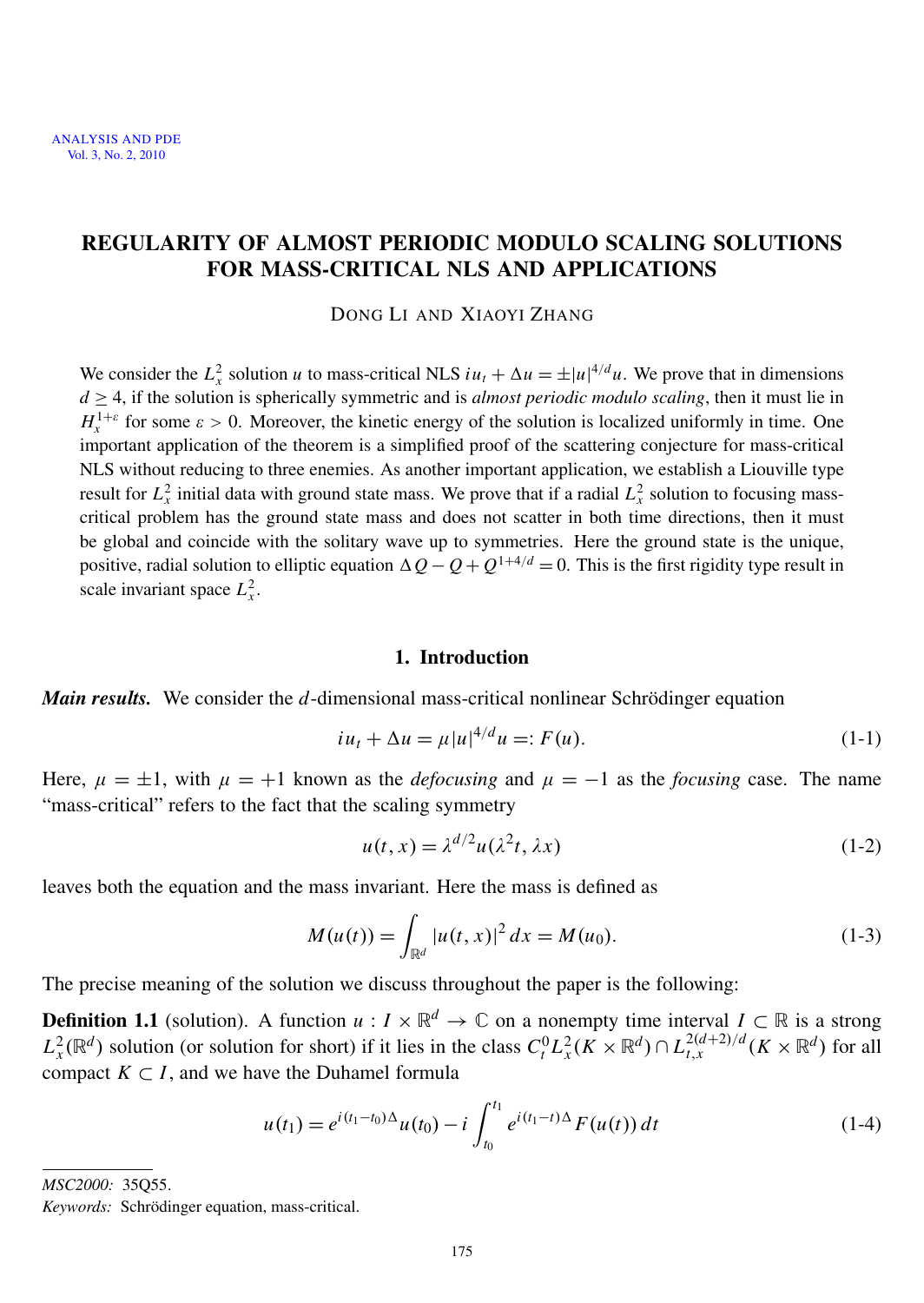for all  $t_0, t_1 \in I$ . Here  $e^{it\Delta}$  is the propagator for free Schrödinger equation. We say that u is a maximallifespan solution if the solution can not be extended to any strictly larger interval. We say that *u* is global if  $I = \mathbb{R}$ .

The standard local theory for such solutions was worked out by Cazenave and Weissler [\[2003\]](#page-20-0). They constructed the local in time solution for arbitrary initial data in  $L_x^2(\mathbb{R}^d)$ . They also showed that the solution depends continuously on the initial data in the same space. However due to the criticality of the problem, the lifespan of the local solution depends on the profile of the initial data instead of the mere  $L_x^2$ -norm. When the initial data is small enough, they proved the solution exists globally and scatters in the following sense: there exist unique  $u_{\pm} \in L^2_{x}(\mathbb{R}^d)$  such that

$$
\lim_{t \to \infty} \|u(t) - e^{it\Delta} u_+\|_{L_x^2} = \lim_{t \to -\infty} \|u(t) - e^{it\Delta} u_-\|_{L_x^2} = 0.
$$
\n(1-5)

Whilst the local theory is fairly complete, the understanding of the global theory for large solutions is still only partial. Briefly speaking, the global theory for large solutions amounts to proving the global wellposedness and scattering for generic  $L_x^2$  initial data in the defocusing case; investigating the long time behavior of global solutions, characterizing the structure and profile of finite time blowup solutions in the focusing case and so on. In recent years, by using concentration compactness tools developed and used in [\[Merle 1993;](#page-21-0) [Kenig and Merle 2006;](#page-20-1) [Keraani 2001;](#page-21-1) [2006;](#page-21-2) Bégout and Vargas 2007; [Killip](#page-21-3) [et al. 2008;](#page-21-3) [2009a;](#page-21-4) [2009b;](#page-21-5) [Li and Zhang 2009b;](#page-21-6) [2009a\]](#page-21-7), one can address part of these problems by exploring the properties of a large class of solutions which have certain compactness properties. To this end, following [\[Tao et al. 2008\]](#page-21-8), we introduce:

**Definition 1.2** (almost periodic modulo symmetry solutions). Let *u* be the maximal-lifespan solution of [\(1-1\)](#page-1-0) on time interval *I*. Let  $I_0 \subset I$  be a subinterval. We say *u* is *almost periodic modulo symmetries* on *I*<sub>0</sub> if there exists functions  $x(t)$ ,  $N(t)$ ,  $\xi(t)$ ,  $\theta(t)$  with  $t \in I_0$  such that the orbit

$$
\left\{ e^{i\theta(t)} e^{ix \cdot \xi(t)} N(t)^{-d/2} u\left(t, \frac{x - x(t)}{N(t)}\right), \ t \in I_0 \right\}
$$

is precompact in  $L_x^2(\mathbb{R}^d)$ . By the Arzelà–Ascoli Theorem, an equivalent way to write this definition is the following: there exists a function  $C(\eta)$  such that for any  $\eta > 0$ ,

$$
\int_{|x-x(t)|>C(\eta)/N(t)}|u(t,x)|^2\,dx\leq \eta,\qquad \int_{|\xi-\xi(t)|>C(\eta)N(t)}|\hat{u}(t,\xi)|^2d\xi\leq \eta.
$$

In particular, we call *u* is *almost periodic modulo scaling* on  $I_0$  if, in this situation,  $x(t) = \xi(t) \equiv 0$  for all  $t \in I_0$ .

<span id="page-2-0"></span>The parameter  $N(t)$  is the frequency scale. In the physical space, its reciprocal corresponds to the concentration size of the solution. The parameter  $x(t)$ ,  $\xi(t)$  correspond to the center of mass at physical and frequency spaces respectively. Basically we have no a priori control on these parameters, which is the main source of the difficulty of establishing useful properties for almost periodic modulo symmetry solutions. However, under the spherical symmetry assumption, one is allowed to fix the center of mass, thus leaving only one parameter  $N(t)$  which can still vary arbitrarily. This case turns out to be treatable in high dimensions  $d \geq 4$ . Here is the main theorem of this paper: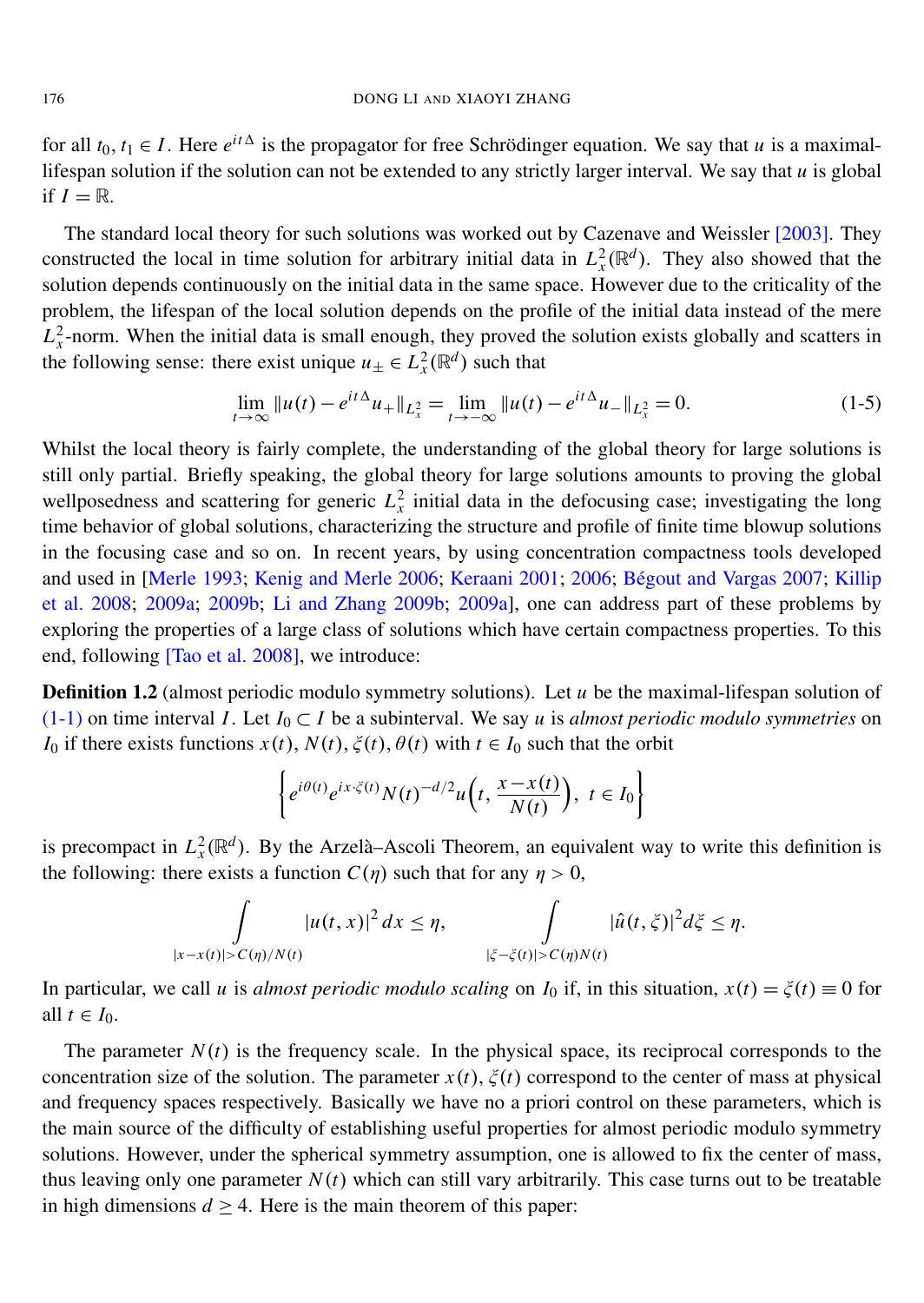**Theorem 1.3.** Let  $d \geq 4$ . Let u be a maximal-lifespan solution on I and is spherically symmetric. *Suppose u is almost periodic modulo scaling on I. Then there exists*  $\varepsilon = \varepsilon(d) < 4/d$  such that

$$
u(t) \in H_x^{1+\varepsilon} \quad \text{for all } t \in I. \tag{1-6}
$$

*Moreover*, *the kinetic energy of the solution is localized uniformly in time*: *for any* η > 0, *there exists*  $C(n)$  *such that for any*  $t \in I$ 

<span id="page-3-0"></span>
$$
\int_{|x| \ge C(\eta)} |\nabla u(t, x)|^2 dx \le \eta.
$$
 (1-7)

*Here*, ε *only depends on the dimension d*, *while C*(η) *depends also on the solution u.*

**Remark 1.4.** This result seems a bit surprising in view of the fact that the scaling parameter  $N(t)$  can vary arbitrarily and the solution is only assumed to be in the scale invariant space  $L<sub>x</sub><sup>2</sup>$ . On the other hand, [Theorem 1.3](#page-2-0) bears similarities with previous works [\[Killip et al. 2008;](#page-21-3) [2009a;](#page-21-4) [2009b;](#page-21-5) [Li and Zhang](#page-21-6) [2009b\]](#page-21-6), where they were able to deal with dimensions two and higher. However in [\[Killip et al. 2009a;](#page-21-4) [Li and Zhang 2009b\]](#page-21-6), the solution is assumed to have  $H_x^1$  regularity and this latter fact allows one to treat solutions being almost periodic modulo scaling in only one time direction. In [\[Killip et al. 2008;](#page-21-3) [2009b\]](#page-21-5), the additional regularity is only established for three typical solutions known as *three enemies*. Namely, these are *almost periodic modulo scaling* solutions with a priori control on *N*(*t*):

- (a) The self-similar solution. This solution is defined on maximal time interval  $(0, \infty)$  and  $N(t)=t^{-1/2}$ for any  $t \in (0, \infty)$ .
- (b) The soliton-like solution. This solution is global and  $N(t) = 1$ .
- (c) The high to low cascade. This solution is also global with  $N(t)$  satisfying the conditions  $N(t) \leq 1$ and  $\liminf_{t\to\pm\infty} N(t) = 0$ .

On the other hand, the technique in this paper allows us to deal with all enemies *with no a priori assumption on*  $N(t)$  in dimensions  $d \geq 4$ .

**Remark 1.5.** The dependence on the dimension comes from the fact that in dimension  $d \geq 4$ , the nonlinearity  $|u|^{4/d}u$  can be put in Lebesgue space  $L_x^p(\mathbb{R}^d)$  for some  $p \ge 1$  only knowing that  $u \in L_x^2(\mathbb{R}^d)$ . This property is not available in low dimensions  $d = 2, 3$ . So in these dimensions, it is still open proving the additional regularity for solutions other than the three enemies.

<span id="page-3-1"></span>Remark 1.6. Besides the spherical symmetry, we can also consider other symmetries that can freeze the center of mass at the origin. For example, one can consider the splitting spherical symmetry introduced in [\[Li and Zhang 2009b\]](#page-21-6). In [\[Li and Zhang 2009a\]](#page-21-7), we select the six dimensions as a sample case to show how the technique can be extended to deal with the solution with splitting spherical symmetry and is almost periodic modulo scaling. There the main difficulty comes from the fact that the waves can propagate anisotropically along splitting subspaces. As shown in the proofs of [Proposition 4.4](#page-13-0) and [Proposition 4.6,](#page-13-1) the spherical symmetry is mainly used to treat the part where the plane waves travel away from the origin. For this part, one uses the weighted Strichartz estimate for radial functions to get the decay. In the splittingly spherical symmetric case, we develop tools such as weighted Strichartz estimate (see [\[Li and Zhang 2009b\]](#page-21-6)) for splittingly spherical symmetric functions to make use of the decay property.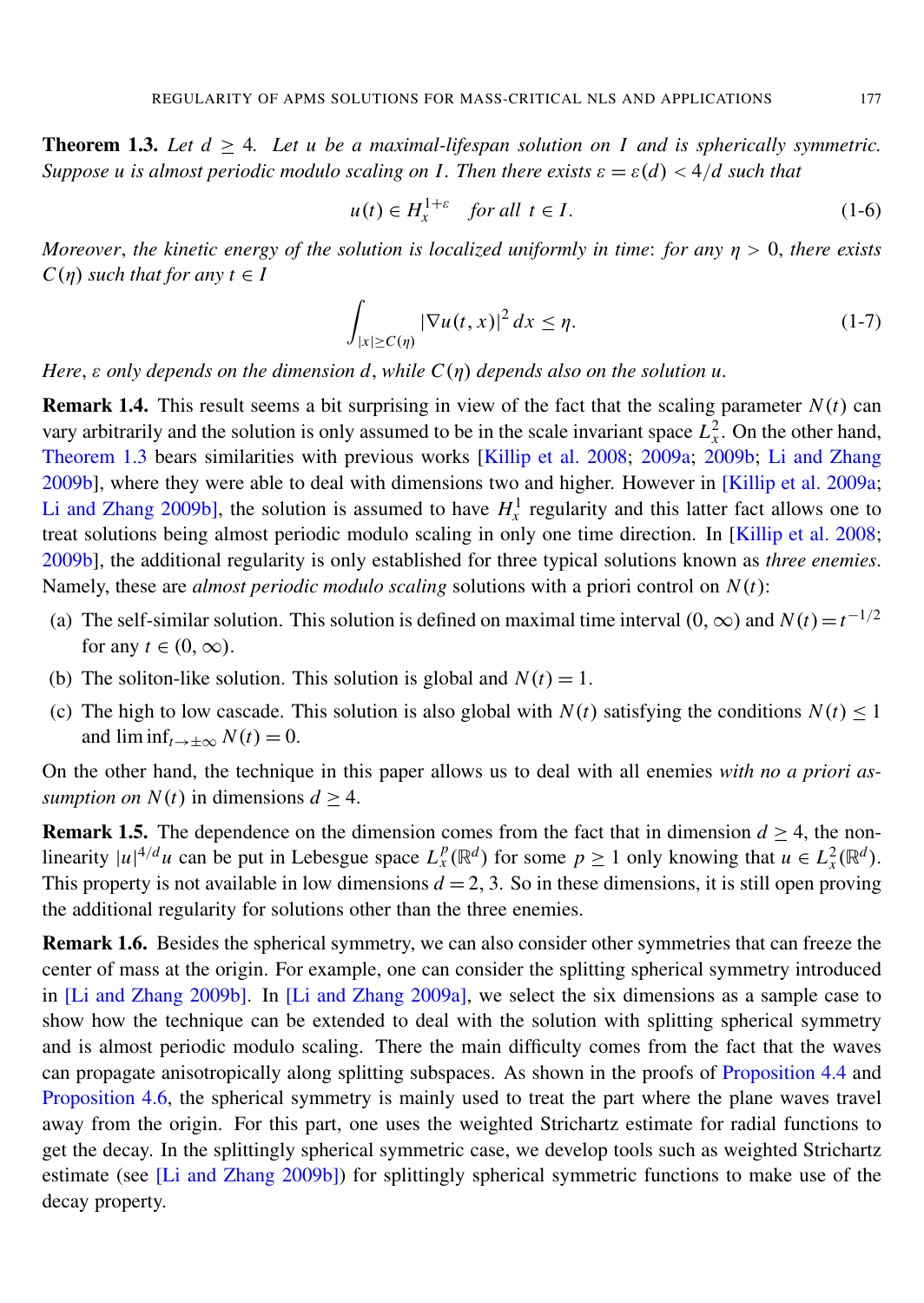Remark 1.7. To prove [Theorem 1.3](#page-2-0) we need to control the parts of the solution both near the spatial origin and away from it. To control the part away from the origin, we use the techniques from [\[Killip](#page-21-4)] [et al. 2009a\]](#page-21-4) where we need the radial assumption on the solution. To control the part near the origin, we introduce a novel *local iteration* scheme which actually does not need the radial assumption provided we already have the control on the piece away from the origin. We should also stress that our proof uses the almost periodicity in a very light way. Instead of assuming the solution is almost periodic modulo scaling on the whole time interval, one could assume the following *sequential almost periodicity*: there exist  $t_n^+ \to \sup I$ ,  $t_n^- \to \inf I$  and scaling parameters  $N(t_n^+)$ ,  $N(t_n^-)$ , such that both of the sets

$$
{N(t_n^+)}^{-d/2}u(t_n^+,\cdot/N(t_n^+))\},\, {N(t_n^-)}^{-d/2}u(t_n^-,\cdot/N(t_n^-))\}
$$

are precompact in  $L_x^2(\mathbb{R}^d)$ .

*Applications of [Theorem 1.3.](#page-2-0)* The applications of [Theorem 1.3](#page-2-0) are related to the scattering conjecture and the rigidity conjecture which we now explain. In the defocusing case, the scattering conjecture says that all solutions with finite mass exist globally and scatter in both time directions. In the focusing case, besides scattering solutions, there exist finite time blowup solutions as shown in [\[Glassey 1977\]](#page-20-3) and the solitary wave solutions of the form  $e^{it} R(x)$ . Here R solves the elliptic equation

$$
\Delta R - R + |R|^{4/d} R = 0.
$$

There are infinitely many solutions to this equation, but only one positive solution which is spherically symmetric (up to translations) and whose mass is minimal among all these  $R's$ . This solution is usually called the ground state:

<span id="page-4-2"></span>Definition 1.8 (ground state [\[Berestycki and Lions 1979;](#page-20-4) [Kwong 1989\]](#page-21-9)). The ground state *Q* refers to the unique positive radial Schwartz solution to the elliptic equation

$$
\Delta Q - Q + |Q|^{4/d} Q = 0.
$$

It is believed that the mass of *Q* serves as the minimal mass among all the nonscattering solutions in the focusing case. To summarize, we have:

**Conjecture 1.9** (scattering conjecture). Let  $u_0 \in L^2_x(\mathbb{R}^d)$ . In the focusing case, we also assume  $M(u_0)$  < *M*(*Q*)*. Then the corresponding solution to* [\(1-1\)](#page-1-0) *exists globally and scatters in both time directions.*

This conjecture has been proved in dimensions  $d \geq 2$  when the initial data is spherically symmetric; see [\[Killip et al. 2008;](#page-21-3) [2009b\]](#page-21-5).<sup>[1](#page-4-0)</sup> We now give a high level overview of the proof which is based on a contradiction argument. Assuming the scattering conjecture is not true, one can then use concentration compactness tools to obtain minimal mass nonscattering<sup>[2](#page-4-1)</sup> solutions which are almost periodic modulo scaling (due to the spherical symmetry) with scaling parameter  $N(t)$ . To obtain better control of  $N(t)$ , another limiting procedure is performed to reduce the consideration to three typical solutions alluded as to "three enemies". To kill three enemies and thereby obtaining the contradiction, one can use the

<span id="page-4-0"></span><sup>&</sup>lt;sup>1</sup>In the defocusing case and  $d \ge 3$ , one can take advantage of Morawetz estimate to prove the additional regularity; see [\[Tao](#page-21-10) [et al. 2007\]](#page-21-10) for more details.

<span id="page-4-1"></span><sup>&</sup>lt;sup>2</sup>Here by "nonscattering", we mean that the  $L_{t,x}^{2(d+2)/d}$  norm of the solution is infinite. Obviously, a "nonscattering" solution may blow up at finite time or exist globally with infinite  $L_{t,x}^{2(d+2)/d}$  norm.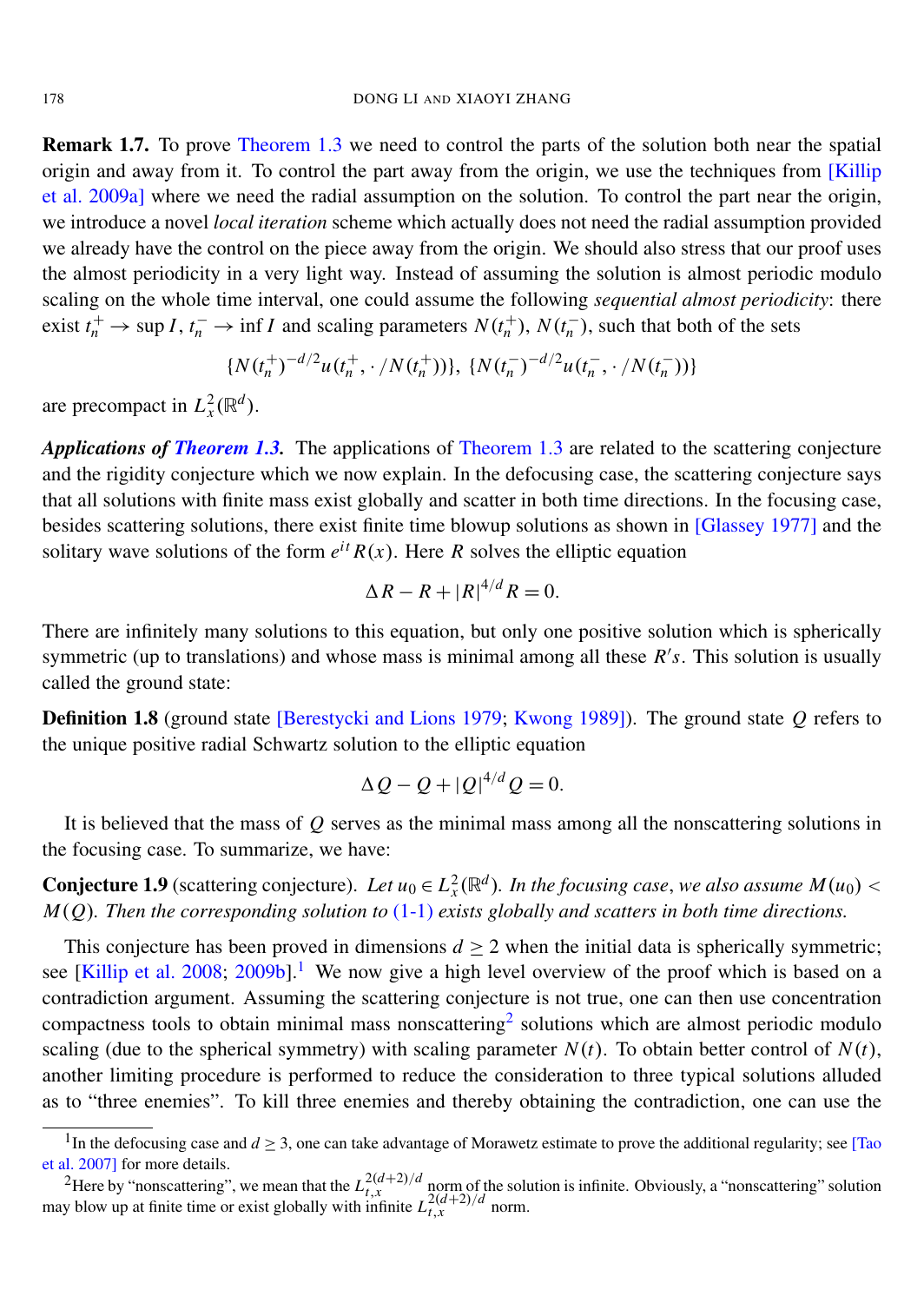information of  $N(t)$  to obtain additional regularity of these solutions which together with a truncated virial argument establishes the claim.

Thanks to [Theorem 1.3,](#page-2-0) we can simplify the argument by directly working with all enemies whose scaling parameter  $N(t)$  can vary arbitrarily in dimensions  $d \geq 4$ . In other words, the limiting procedure of picking three enemies is not needed here. We record the result as:

<span id="page-5-0"></span>**Corollary 1.10** (scattering in dimension  $d \ge 4$  with spherical symmetry). Let  $d \ge 4$ . Let  $u_0 \in L_x^2(\mathbb{R}^d)$  be *spherically symmetric. In the focusing case, we assume*  $M(u_0) < M(Q)$ . Then the solution to [\(1-1\)](#page-1-0) with *this initial data exists globally and satisfies*

$$
||u||_{L^{2(d+2)/d}_{t,x}(\mathbb{R}\times\mathbb{R}^d)} \leq C(||u_0||_{L^2_x}).
$$

We turn now to the rigidity conjecture.

In the focusing case, a main issue is to understand the large time behavior of nonscattering solutions. This problem has only been addressed in the case when the mass of  $u$  is equal to or slightly bigger than that of the ground state; see [\[Merle 1993;](#page-21-0) [Merle and Raphael 2005;](#page-21-11) [Killip et al. 2009a;](#page-21-4) [Li and Zhang](#page-21-6) [2009b\]](#page-21-6) and the references therein. In this paper, we are primarily concerned with the case when the solution has the ground state mass. Our main focus is to characterize and classify all such solutions. At the level of ground state mass, there are two explicit examples of nonscattering solutions: the solitary wave SW which exists globally and the pseudoconformal ground state  $Pc(Q)$  which blows up at  $t = 0$ :

$$
SW = e^{it} Q(x), \qquad \text{Pc}(Q) = |t|^{-d/2} e^{(i|x|^2 - 4)/(4t)} Q\left(\frac{x}{t}\right).
$$

It is conjectured that, up to symmetries, these are the only two threshold solutions for scattering at the level of minimal mass. Associated with this is the following rigidity conjecture which identifies all solutions with ground state mass as either SW or Pc(*Q*) if they do not scatter. Since both mass and the equation are invariant under a couple of symmetries, the coincidence of the solutions with the examples only hold modulo these symmetries. Specifically, the symmetries are: translation, phase rotation, scaling and the Galilean boost.

**Conjecture 1.11** (rigidity conjecture at the ground state mass). Let  $u_0 \in L^2_x(\mathbb{R}^d)$  *satisfy*  $M(u_0) = M(Q)$ . *Then only the following cases can occur*:

- (1) *The solution u blows up at finite time*, *then in this case u must coincide with* Pc(*Q*) *up to symmetries of the equation.*
- (2) *The solution u is a global solution. Then in this case*, *u either scatters in both time directions or u must coincide with* SW *up to symmetries of the equation.*

Merle [\[1993\]](#page-21-0) considered the first part of the conjecture, where he identified all finite time blowup solutions as Pc(*Q*) under an additional  $H_x^1$  assumption on the initial data. See also [\[Weinstein 1986\]](#page-21-12) for the preliminary result and [\[Hmidi and Keraani 2005\]](#page-20-5) for a simplified proof of Merle's argument. By Merle's result and pseudoconformal transformation, the second part of the conjecture, which characterizes all global solutions with ground state mass, still holds if we make the strong assumption that the initial data  $u_0 \in \Sigma = \{f \in H_x^1, x f \in L_x^2\}$ . Finally it is worthwhile noticing that Merle's argument works for all dimensions without any symmetry assumption on the initial data.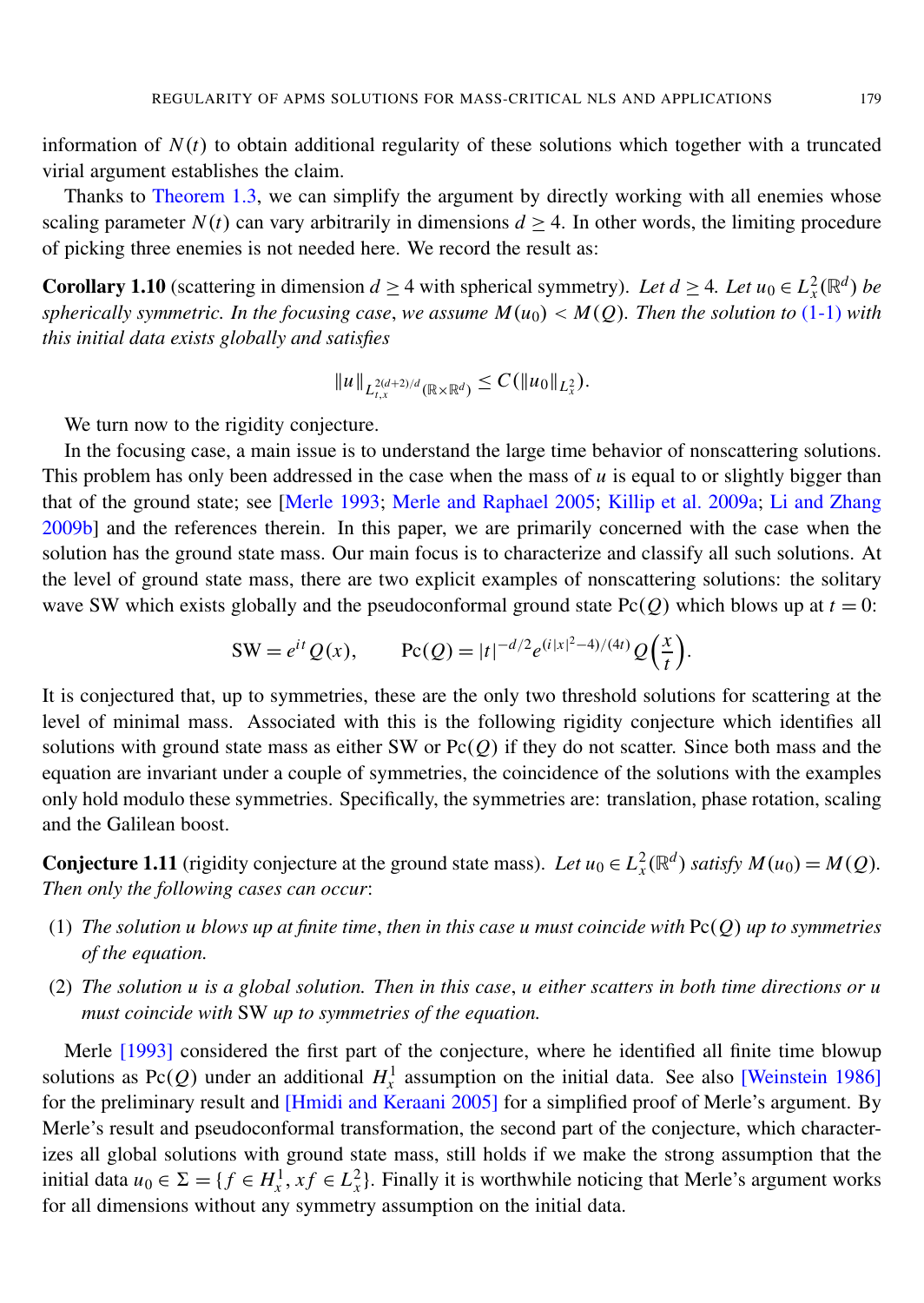Without the  $\Sigma$  assumption on the initial data, it is not clear at all how to deal with the case when  $u_0$ is merely in  $L_x^2$  and the corresponding solution is global. Recently in [\[Killip et al. 2009a;](#page-21-4) [Li and Zhang](#page-21-6) [2009b\]](#page-21-6), we proved the second part of the conjecture when the initial data  $u_0 \in H^1_\chi(\mathbb{R}^d)$ ,  $d \ge 2$  and is spherically symmetric. In dimensions  $d \geq 4$ , the results hold even under a weaker symmetry assumption, namely, the initial data is only required to be splitting-spherical symmetric (see [\[Li and Zhang 2009b\]](#page-21-6) for more details).

As stated, all the results concerning the rigidity conjecture require the  $H^1_\lambda$  regularity on the initial data since it is the minimal regularity to define the energy and to carry out the spectral analysis. Here the energy refers to

$$
E(u(t)) = \frac{1}{2} \|\nabla u(t)\|_{L_x^2}^2 - \frac{d}{2(d+2)} \|u(t)\|_{L_x^{2(d+2)/d}}^{2(d+2)/d} = E(u_0).
$$

To prove the rigidity results for pure  $L_x^2$  solutions, a reasonable strategy is to upgrade the regularity of the solution to  $H_x^1$  or better by taking advantage of certain compactness properties of the solutions. This is where [Theorem 1.3](#page-2-0) has to be used. We can then use known  $H_x^1$  results to classify these solutions. Therefore as a direct consequence of [Theorem 1.3,](#page-2-0) we have:

<span id="page-6-0"></span>**Theorem 1.12** (rigidity for two-way nonscattering solutions with ground state mass). Let  $d \geq 4$ . Let  $u_0 \in L^2_x(\mathbb{R}^d)$  *be spherically symmetric and*  $M(u_0) = M(Q)$ *. Let u be the maximal lifespan solution on* I *which does not scatter on both sides*:

$$
||u||_{L_{t,x}^{2(d+2)/d}([t_0,\sup I)\times\mathbb{R}^d)}=||u||_{L_{t,x}^{2(d+2)/d}((\inf I,t_0]\times\mathbb{R}^d)}=\infty, t_0\in I.
$$

*Then*  $I = \mathbb{R}$  *and*  $u = e^{it} Q$  *up to phase rotation and scaling.* 

For technical reasons, we need to impose the condition that the solution does not scatter in both time directions. It is an interesting problem to extend our techniques to the case when the solution scatters only in one time direction, but does not scatter in the other.

We give the proof of these two results in [Section 3.](#page-11-0) Now we briefly sketch the proof of [Theorem 1.3.](#page-2-0)

*Main idea of the proof of [Theorem 1.3:](#page-2-0) a local iteration scheme.* We will work with each single dyadic frequency of *u*:

$$
||P_Nu(t)||_{L_x^2}.
$$

The decay in *N* will correspond to the regularity of the solution. First we observe that when restricted to the region away from the origin, the argument in [\[Killip et al. 2009a\]](#page-21-4) gives us

$$
\|\phi_{>1} P_N u(t)\|_{L^2_x} \lesssim N^{-1-\varepsilon} \tag{1-8}
$$

with a uniform in time bound. Here  $\phi_{>1}$  is a smooth cut-off function supported in the region  $|x| > 1$ . This reduces matters to estimating the part of the solution near the spatial origin, that is,  $\|\phi_{\leq 1}P_Nu(t)\|_{L^2_x}$ . This piece is trivially bounded by

$$
A_N = \|P_N u\|_{S([t,t+1/\sqrt{N}])},
$$

that is, the Strichartz norm of  $P_N u$  on a local time interval  $[t, t + 1/$ √  $\overline{N}$ ]. It turns out, after some technical manipulations, that this latter quantity is better suited for iteration and bootstrapping. Indeed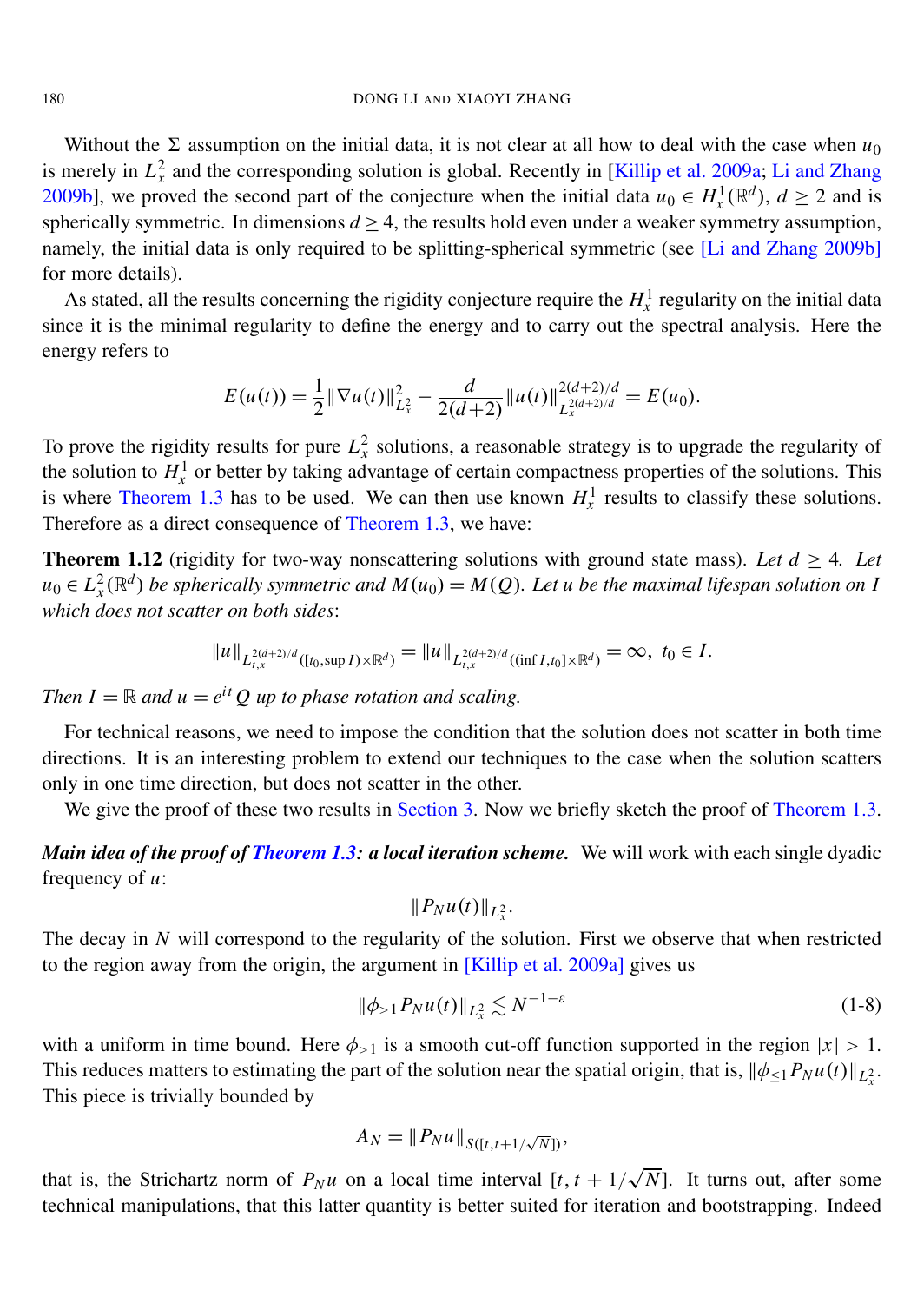we shall establish recurrent relations for  $A_N$  and we will iterate our estimates only finitely many (but sufficiently many) steps. The crucial point is that during the iteration process, we shall never need more than the information of the solution on a unit time interval  $[t, t + 1]$ . Therefore we do not need to use the full control of  $N(t)$ . We remark that although as a sacrifice the  $H_x^{1+\varepsilon}$  norm of  $u(t)$  depends on *t*, this information combined with the kinetic energy localization in [Section 3](#page-11-0) suffice to prove [Corollary 1.10](#page-5-0) and [Theorem 1.12.](#page-6-0)

#### 2. Preliminaries

*Some notation.* We write  $X \leq Y$  or  $Y \geq X$  to indicate  $X \leq CY$  for some constant  $C > 0$ . We use  $O(Y)$ to denote any quantity *X* such that  $|X| \le Y$ . We use the notation  $X \sim Y$  whenever  $X \le Y \le X$ . The fact that these constants depend upon the dimension *d* will be suppressed. If *C* depends upon some additional parameters, we will indicate this with subscripts; for example,  $X \leq u$  *Y* denotes the assertion that  $X \leq C_u Y$  for some  $C_u$  depending on *u*. Sometimes when the context is clear, we will suppress the dependence on *u* and write  $X \leq u$  *Y* as  $X \leq Y$ . We will write  $C = C(Y_1, \ldots, Y_n)$  to stress that the constant *C* depends on quantities  $Y_1, \ldots, Y_n$ . We denote by  $X \pm \text{ any quantity of the form } X \pm \varepsilon$  for any  $\varepsilon > 0$ .

We use the "Japanese bracket" convention:  $\langle x \rangle := (1 + |x|^2)^{1/2}$ .

We write  $L_t^q L_x^r$  to denote the Banach space with norm

$$
||u||_{L_t^q L_x^r(\mathbb{R}\times\mathbb{R}^d)} := \bigg( \int_{\mathbb{R}} \bigg( \int_{\mathbb{R}^d} |u(t,x)|^r dx \bigg)^{q/r} dt \bigg)^{1/q},
$$

with the usual modifications when *q* or *r* are equal to infinity, or when the domain  $\mathbb{R} \times \mathbb{R}^d$  is replaced by a smaller region of spacetime such as  $I \times \mathbb{R}^d$ . When  $q = r$  we abbreviate  $L_t^q L_x^q$  as  $L_t^q$ *t*,*x* .

Throughout this paper, we will use  $\phi \in C^{\infty}(\mathbb{R}^d)$  for a radial bump function supported in the ball  ${x \in \mathbb{R}^d : |x| \le 25/24}$  and equal to 1 on the ball  ${x \in \mathbb{R}^d : |x| \le 1}$ . For any constant  $C > 0$ , we set  $\phi_{\leq C}(x) := \phi(x/C)$  and  $\phi_{>C} := 1 - \phi_{\leq C}$ .

*Basic harmonic analysis.* For each number  $N > 0$ , we define the Fourier multipliers

$$
\widehat{P_{\leq N}f}(\xi) := \phi_{\leq N}(\xi)\widehat{f}(\xi),
$$
  

$$
\widehat{P_{>N}f}(\xi) := \phi_{>N}(\xi)\widehat{f}(\xi),
$$
  

$$
\widehat{P_Nf}(\xi) := (\phi_{\leq N} - \phi_{\leq N/2})(\xi)\widehat{f}(\xi),
$$

and similarly  $P_{\leq N}$  and  $P_{\geq N}$ . We also define

$$
P_{M < \dots \leq N} := P_{\leq N} - P_{\leq M} = \sum_{M < N' \leq N} P_{N'}
$$

whenever  $M < N$ . We will usually use these multipliers when M and N are *dyadic numbers* (that is, of the form  $2^n$  for some integer *n*); in particular, all summations over *N* or *M* are understood to be over dyadic numbers. Nevertheless, it will occasionally be convenient to allow *M* and *N* not to be powers of 2. Since  $P_N$  is not truly a projection ( $P_N^2 \neq P_N$ ), we will occasionally need to use fattened Littlewood–Paley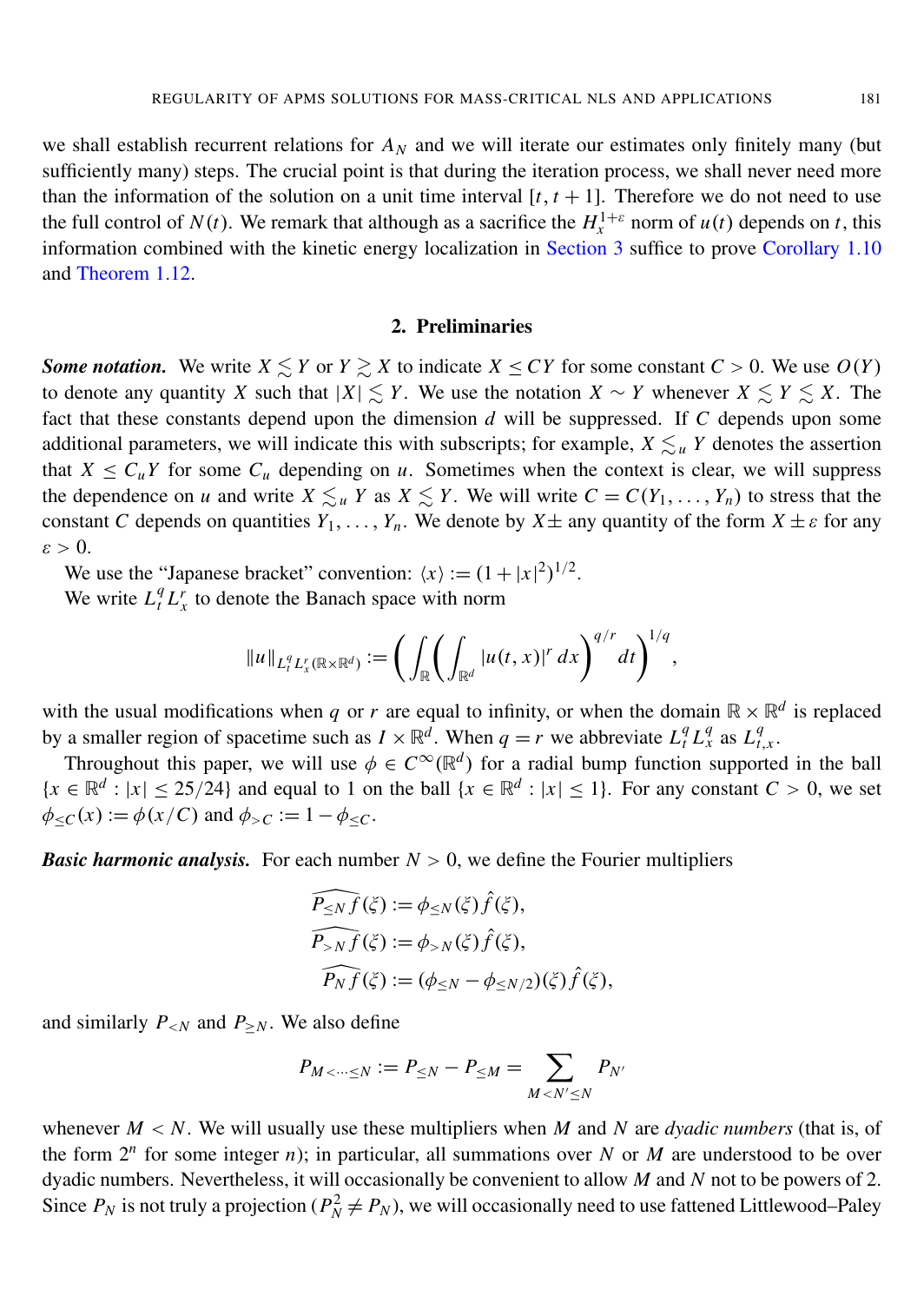operators:

$$
\tilde{P}_N := P_{N/2} + P_N + P_{2N}.
$$
\n(2-1)

These obey  $P_N \tilde{P}_N = \tilde{P}_N P_N = P_N$ .

Like all Fourier multipliers, the Littlewood–Paley operators commute with the propagator  $e^{it\Delta}$ , as well as with differential operators such as *i*∂*<sup>t</sup>* + 1. We will use basic properties of these operators many times, including:

**Lemma 2.1** (Bernstein estimates). *For*  $1 \leq p \leq q \leq \infty$ ,

$$
\|\nabla|^{\pm s} P_N f\|_{L_x^p(\mathbb{R}^d)} \sim N^{\pm s} \|P_N f\|_{L_x^p(\mathbb{R}^d)},
$$
  

$$
\|P_{\leq N} f\|_{L_x^q(\mathbb{R}^d)} \lesssim N^{d/p - d/q} \|P_{\leq N} f\|_{L_x^p(\mathbb{R}^d)},
$$
  

$$
\|P_N f\|_{L_x^q(\mathbb{R}^d)} \lesssim N^{d/p - d/q} \|P_N f\|_{L_x^p(\mathbb{R}^d)}.
$$

While it is true that spatial cutoffs do not commute with Littlewood–Paley operators, we still have the following:

<span id="page-8-0"></span>**Lemma 2.2** (mismatch estimates in real space). Let  $R, N > 0$ . Then

$$
\|\phi_{>R} \nabla P_{\leq N} \phi_{\leq R/2} f\|_{L_x^p(\mathbb{R}^d)} \lesssim_m N^{1-m} R^{-m} \|f\|_{L_x^p(\mathbb{R}^d)},
$$
  

$$
\|\phi_{>R} P_{\leq N} \phi_{\leq R/2} f\|_{L_x^p(\mathbb{R}^d)} \lesssim_m N^{-m} R^{-m} \|f\|_{L_x^p(\mathbb{R}^d)}
$$

*for any*  $1 \leq p \leq \infty$  *and*  $m \geq 0$ *.* 

*Proof.* We will only prove the first inequality; the second follows similarly.

It is not hard to obtain kernel estimates for the operator  $\phi_{\geq R} \nabla P_{\leq N} \phi_{\leq R/2}$ . Indeed, an exercise in nonstationary phase shows

$$
\left|\phi_{>R}\nabla P_{\leq N}\phi_{\leq R/2}(x,\,y)\right|\lesssim N^{d+1-2k}|x-y|^{-2k}\phi_{|x-y|>R/2}
$$

for any  $k \ge 0$ . An application of Young's inequality yields the claim.

Similar estimates hold when the roles of the frequency and physical spaces are interchanged. The proof is easiest when working on  $L_x^2$ , which is the case we will need; nevertheless, the following statement holds on  $L_x^p$  for any  $1 \leq p \leq \infty$ .

<span id="page-8-1"></span>**Lemma 2.3** (mismatch estimates in frequency space). *For R* > 0 *and N*, *M* > 0 *such that* max{*N*, *M*} 4 min{*N*, *M*},

$$
\| P_N \phi_{\leq R} P_M f \|_{L^2_x(\mathbb{R}^d)} \lesssim_m \max\{N, M\}^{-m} R^{-m} \|f\|_{L^2_x(\mathbb{R}^d)},
$$
  

$$
\| P_N \phi_{\leq R} \nabla P_M f \|_{L^2_x(\mathbb{R}^d)} \lesssim_m M \max\{N, M\}^{-m} R^{-m} \|f\|_{L^2_x(\mathbb{R}^d)}
$$

*for any*  $m \geq 0$ *. The same estimates hold if we replace*  $\phi_{\leq R}$  *by*  $\phi_{>R}$ *.* 

*Proof.* The first claim follows from Plancherel's Theorem and [Lemma 2.2](#page-8-0) and its adjoint. To obtain the second claim from this, we write

$$
P_N \phi_{\leq R} \nabla P_M = P_N \phi_{\leq R} P_M \nabla \tilde{P}_M
$$

and note that  $\|\nabla \tilde{P}_M\|_{L^2_x \to L^2_x}$  $\lesssim M$ .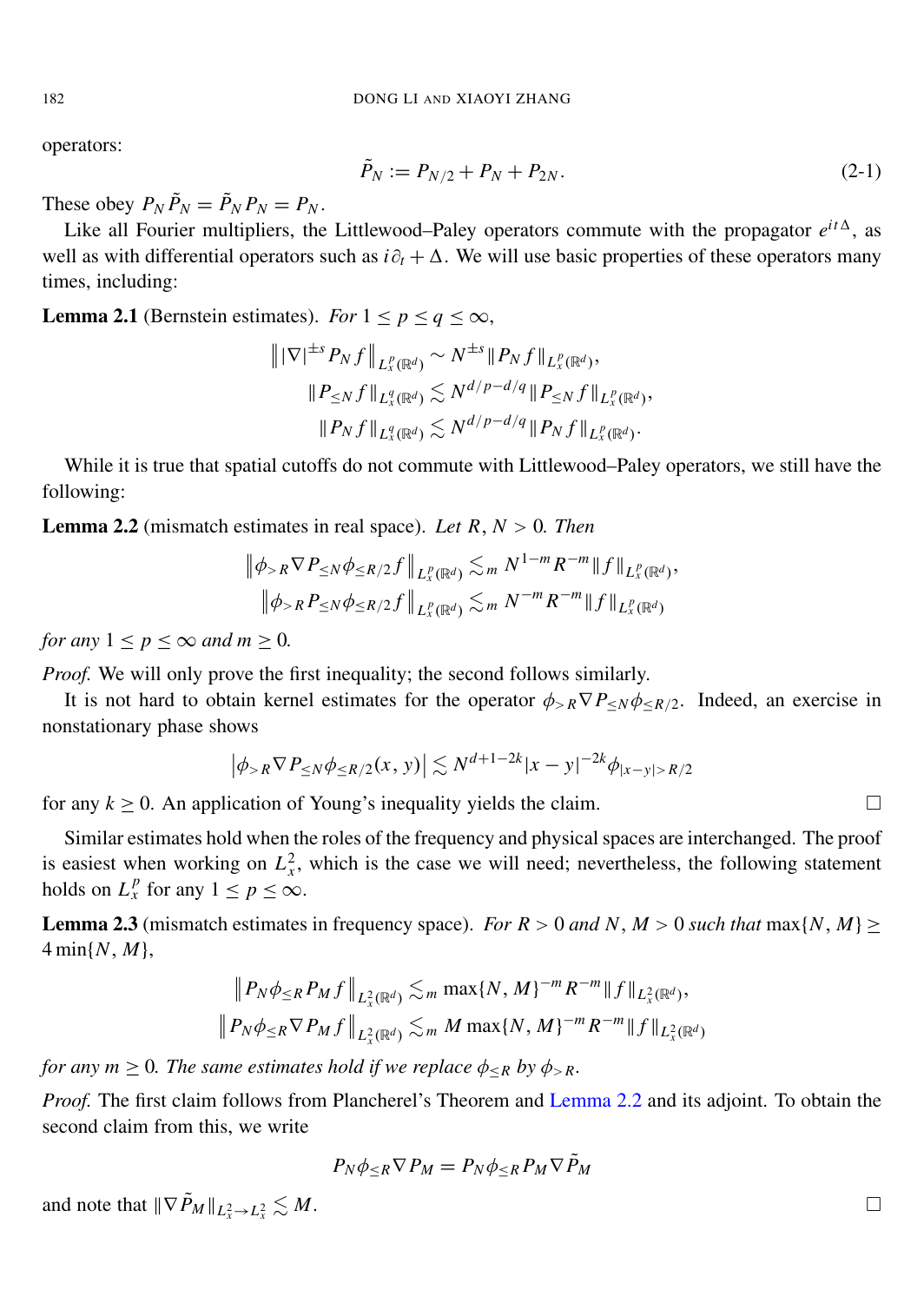**Some analysis tools.** We will need the following radial Sobolev embedding to exploit the decay property of a radial function. For the proof and the more complete version, see [\[Tao et al. 2007\]](#page-21-10).

Lemma 2.4 (radial Sobolev embedding [\[Tao et al. 2007\]](#page-21-10)). *Let the dimension d be at least* 2*. Let s* > 0,  $\alpha > 0$  and  $1 < p, q < \infty$  obey the scaling restriction  $\alpha + s = d(1/q - 1/p)$ . Then the following holds:

$$
\||x|^{\alpha} f\|_{L^p(\mathbb{R}^d)} \lesssim \||\nabla|^s f\|_{L^q(\mathbb{R}^d)},
$$

*where the implicit constant depends on s,*  $\alpha$ *,*  $p$ *,*  $q$ *. When*  $p = \infty$ *, we have* 

$$
\| |x|^{(d-1)/2} P_N f \|_{L^{\infty}(\mathbb{R}^d)} \lesssim N^{1/2} \| P_N f \|_{L^2_x(\mathbb{R}^d)}.
$$

We will need the following fractional chain rule lemma.

Lemma 2.5 (fractional chain rule for a  $C^1$  function [\[Christ and Weinstein 1991;](#page-20-6) [Staffilani 1997;](#page-21-13) [Taylor](#page-21-14) [2000\]](#page-21-14)). Let  $G \in C^1(\mathbb{C})$ ,  $\sigma \in (0, 1)$ , and  $1 < r, r_1, r_2 < \infty$  such that  $1/r = 1/r_1 + 1/r_2$ . Then we have

$$
\||\nabla|^{\sigma} G(u)\|_{r} \lesssim ||G'(u)||_{r_1} |||\nabla|^{\sigma} u||_{r_2}.
$$

*Proof.* See [\[Christ and Weinstein 1991;](#page-20-6) [Staffilani 1997;](#page-21-13) [Taylor 2000\]](#page-21-14). □

<span id="page-9-1"></span>**Lemma 2.6** [\[Killip et al. 2008\]](#page-21-3). *Let*  $0 < s < 1 + 4/d$  *and*  $F(u) = |u|^{4/d}u$ . *Then* 

$$
\|\nabla|^s F(u)\|_{L_x^{(2(d+2))/(d+4)}} \lesssim \|\nabla|^s u\|_{L_x^{2(d+2)/d}} \|u\|_{L_x^{2(d+2)/d}}^{4/d}
$$

<span id="page-9-0"></span>We will need the following sharp Gagliardo–Nirenberg inequality:

**Lemma 2.7** [\[Weinstein 1983\]](#page-21-15). Let Q be the ground state in the [Definition 1.8.](#page-4-2) Then for any  $f \in H_x^1(\mathbb{R}^d)$ , *we have*

$$
||f||_{L_x^{2(d+2)/d}}^{2(d+2)/d} \le \frac{d+2}{d} \left(\frac{M(f)}{M(Q)}\right)^{2/d} ||\nabla f||_{L_x^2}^2.
$$
 (2-2)

*The equality holds only and if only*

$$
f = ce^{i\theta} \lambda^{d/2} Q(\lambda(x - x_0))
$$
 (2-3)

.

*for*  $(c, \theta, \lambda) \in (\mathbb{R}^+, \mathbb{R}, \mathbb{R}^+).$ 

*Strichartz estimates.* The free Schrödinger flow has the explicit expression

$$
e^{it\Delta} f(x) = \frac{1}{(4\pi t)^{d/2}} \int_{\mathbb{R}^d} e^{i|x-y|^2/4t} f(y) dy,
$$

from which we can derive the kernel estimate of the frequency localized propagator. **Lemma 2.8** (kernel estimates [\[Killip et al. 2008;](#page-21-3) [2009b\]](#page-21-5)). *For any m*  $\geq$  0, *we have* 

$$
|(P_N e^{it\Delta}(x, y))| \lesssim_m \begin{cases} |t|^{-d/2} & \text{if } |x - y| \sim Nt, \\ \frac{N^d}{|N^2 t|^m \langle N | x - y | \rangle^m} & otherwise, \end{cases}
$$

*for*  $|t| \ge N^{-2}$  *and* 

$$
|(P_N e^{it\Delta})(x, y)| \lesssim_m N^d \langle N|x - y| \rangle^{-m} \quad \text{for } |t| \le N^{-2}.
$$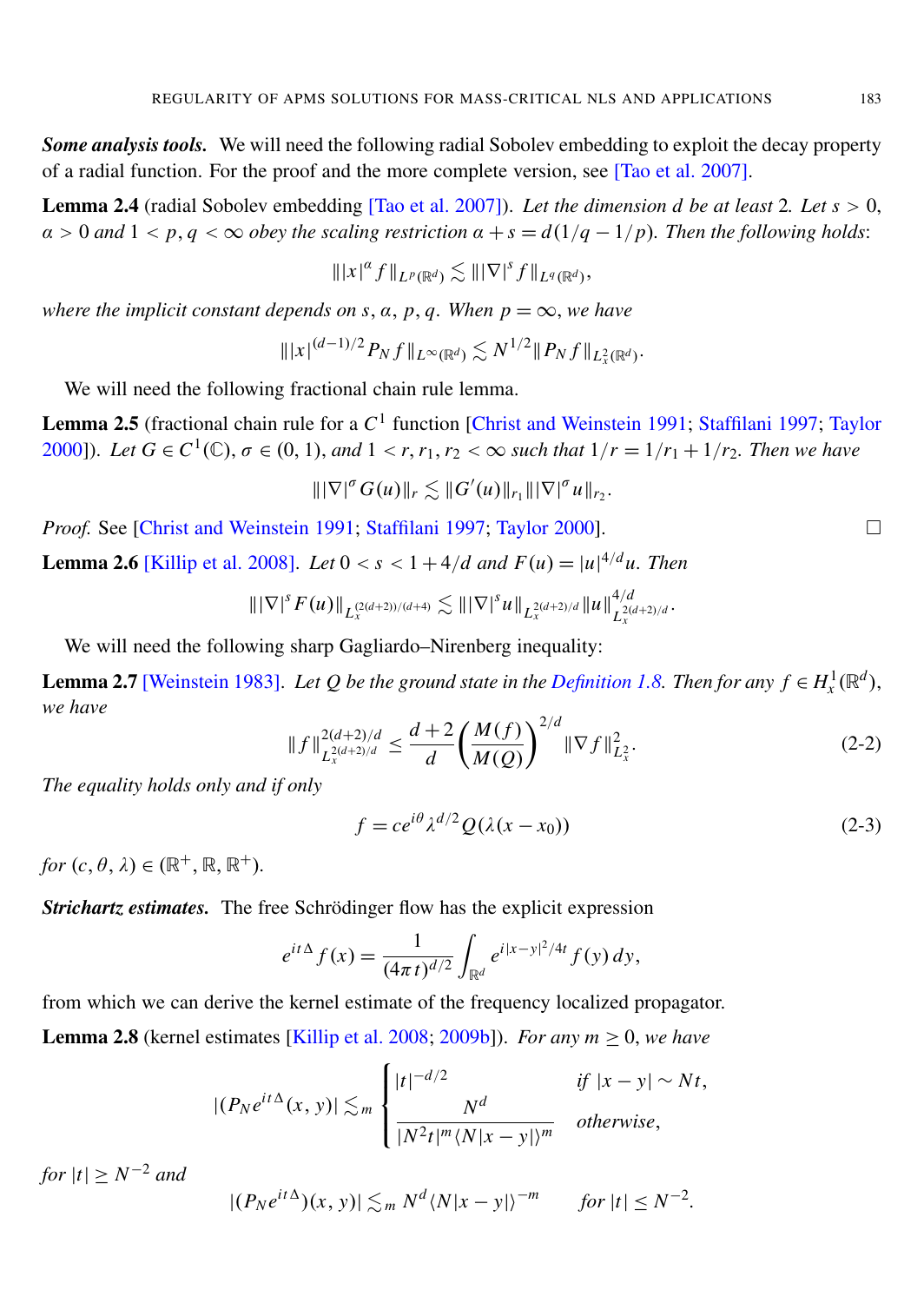We will frequently use the standard Strichartz estimate. Let  $d \geq 3$ . Let *I* be a time interval. We define the Strichartz space on *I*:

$$
S(I) = L_t^{\infty} L_x^2(I \times \mathbb{R}^d) \cap L_t^2 L_x^{2d/(d-2)}(I \times \mathbb{R}^d).
$$

We also define  $N(I)$  to be  $L_t^1 L_x^2 (I \times \mathbb{R}^d) + L_t^2 L_x^{2d/(d+2)} (I \times \mathbb{R}^d)$ . Then the standard Strichartz estimate reads:

**Lemma 2.9** (Strichartz). Let  $d \geq 3$ . Let I be an interval,  $t_0 \in I$ , and let  $u_0 \in L_x^2(\mathbb{R}^d)$  and  $f \in N(I)$ . *Then*, *the function u defined by*

$$
u(t) := e^{i(t-t_0)\Delta}u_0 - i \int_{t_0}^t e^{i(t-t')\Delta} f(t') dt'
$$

*obeys the estimate*

$$
||u||_{S(I)} \lesssim ||u_0||_{L_x^2} + ||f||_{N(I)},
$$

where all spacetime norms are over  $I\times\mathbb{R}^d$ .

*Proof.* See, for example, [\[Ginibre and Velo 1992;](#page-20-7) [Strichartz 1977\]](#page-21-16). For the endpoint see [\[Keel and Tao](#page-20-8) [1998\]](#page-20-8).

We will also need a weighted Strichartz estimate, which exploits heavily the spherical symmetry in order to obtain spatial decay.

<span id="page-10-0"></span>**Lemma 2.10** (weighted Strichartz [\[Killip et al. 2008;](#page-21-3) [2009b\]](#page-21-5)). *Let I be an interval*,  $t_0 \in I$ , and let  $F: I \times \mathbb{R}^d \to \mathbb{C}$  *be spherically symmetric. Then,* 

$$
\left\| \int_{t_0}^t e^{i(t-t')\Delta} F(t') dt' \right\|_{L^2_x} \lesssim \| |x|^{-2(d-1)/q} F \|_{L^{q/(q-1)}_t L^{2q/(q+4)}_x(I \times \mathbb{R}^d)}
$$

*for all*  $4 \leq q \leq \infty$ *.* 

*The in/out decomposition.* We will need an incoming/outgoing decomposition; we will use the one developed in [\[Killip et al. 2008;](#page-21-3) [2009b\]](#page-21-5). As there, we define operators  $P^{\pm}$  by

$$
[P^{\pm} f](r) := \frac{1}{2} f(r) \pm \frac{i}{\pi} \int_0^{\infty} \frac{r^{2-d} f(\rho) \rho^{d-1} d\rho}{r^2 - \rho^2},
$$

where the radial function  $f : \mathbb{R}^d \to \mathbb{C}$  is written as a function of radius only. We will denote by  $P^+$  the projection onto outgoing spherical waves; however, it is not a true projection as it is neither idempotent nor self-adjoint. Similarly, *P*<sup>−</sup> plays the role of a projection onto incoming spherical waves; its kernel is the complex conjugate of the kernel of  $P^+$  as required by time-reversal symmetry.

For  $N > 0$  let  $P_N^{\pm}$  $N^{\pm}$  denote the product  $P^{\pm}P_N$ , where  $P_N$  is the Littlewood–Paley projection. We record the following properties of  $P^{\pm}$ :

<span id="page-10-1"></span>**Proposition 2.11** (properties of  $P^{\pm}$  [\[Killip et al. 2008;](#page-21-3) [2009b\]](#page-21-5)).

- (i)  $P^+ + P^-$  *represents the projection from*  $L^2$  *onto*  $L^2_{\text{rad}}$ *.*
- (ii)  $Fix N > 0$ . Then

 $\|\chi_{\gtrsim 1/N} P_{\geq i}^{\pm}$  $\sum_{i=1}^{N} f \Vert_{L^2(\mathbb{R}^d)} \lesssim \Vert f \Vert_{L^2(\mathbb{R}^d)}$ 

*with an N -independent constant.*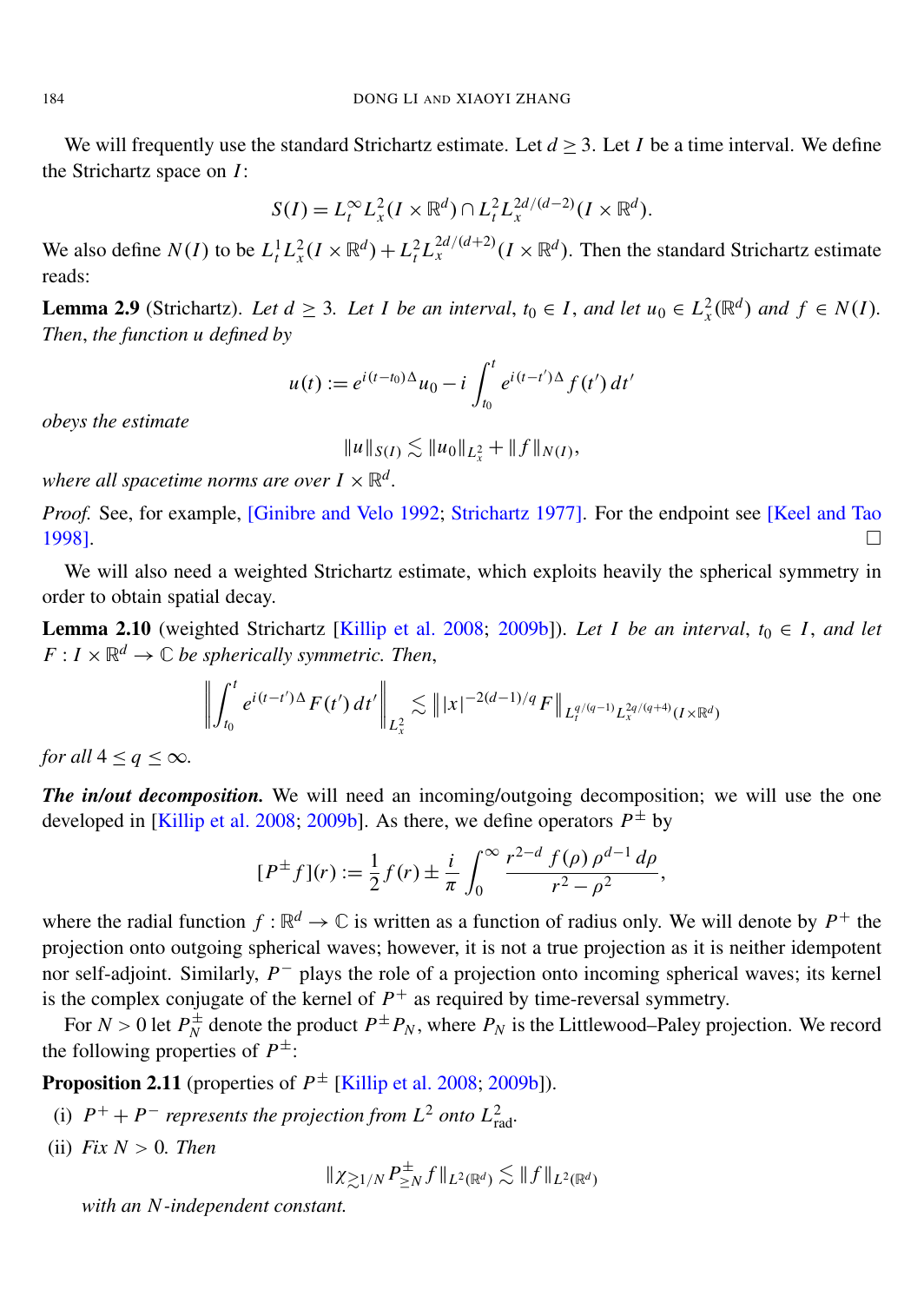- (iii) If the dimension  $d = 2$ , then  $P^{\pm}$  are bounded on  $L^2(\mathbb{R}^2)$ .
- (iv) *For*  $|x|$   $\gtrsim N^{-1}$  *and*  $t \gtrsim N^{-2}$ , *the integral kernel obeys*

$$
\left| [P_N^{\pm} e^{\mp it\Delta}](x, y) \right| \lesssim \begin{cases} (|x||y|)^{-(d-1)/2} |t|^{-1/2} & |y| - |x| \sim Nt, \\ \frac{N^d}{(N|x|)^{(d-1)/2} \langle N|y| \rangle^{(d-1)/2}} \langle N^2 t + N|x| - N|y| \rangle^{-m} & otherwise, \end{cases}
$$

*for all*  $m > 0$ *.* 

(v) *For*  $|x|$   $\gtrsim N^{-1}$  *and*  $|t|$   $\lesssim N^{-2}$ *, the integral kernel obeys* 

$$
\left| \left[ P_N^{\pm} e^{\mp it\Delta} \right] (x, y) \right| \lesssim \frac{N^d}{(N|x|)^{(d-1)/2} \langle N|y| \rangle^{(d-1)/2}} \langle N|x| - N|y| \rangle^{-m}
$$

*for any*  $m \geq 0$ *.* 

#### 3. [Theorem 1.3](#page-2-0) implies [Corollary 1.10](#page-5-0) and [Theorem 1.12](#page-6-0)

<span id="page-11-0"></span>In this section, we assume [Theorem 1.3](#page-2-0) holds momentarily and prove the scattering and the rigidity results [Corollary 1.10](#page-5-0) and [Theorem 1.12.](#page-6-0)

*Proof of [Corollary 1.10.](#page-5-0)* Suppose by contradiction that [Corollary 1.10](#page-5-0) does not hold. Then there exists minimal mass  $M_c$  for which  $M_c < \infty$  in the defocusing case,  $M_c < M(Q)$  in the focusing case and maximal-lifespan solution  $u(t, x)$  on  $I = (-T_*, T^*)$  such that

- (1) *u* is spherically symmetric and  $M(u) = M_c$ ;
- (2) *u* is almost periodic modulo scaling on *I*.

See for instance [\[Tao et al. 2008\]](#page-21-8) for this part of the argument which is by now standard. Applying [Theorem 1.3,](#page-2-0) we know that  $u \in H^{1+\varepsilon}_x$ . We now detail the rest of the argument in the focusing case, since the defocusing case is even simpler. By the sharp Gagliardo–Nirenberg inequality and the fact that  $M(u) < M(Q)$  we have

$$
||u(t)||_{H_x^1} \lesssim_{M(u)} 1.
$$

From this and the standard local theory in  $H_x^1$  we know that *u* exists globally, that is,  $T_* = T^* = \infty$ . In this situation, the contradiction will come from the truncated virial and the kinetic energy localization as we explain now. Let  $\phi_{\leq R}$  be the smooth cutoff function, we define the truncated virial as

$$
V_R(t) = \int \phi_{\leq R}(x) |x|^2 |u(t, x)|^2 dx.
$$

**Obviously** 

<span id="page-11-2"></span><span id="page-11-1"></span>
$$
V_R(t) \lesssim R^2 \quad \text{for all } t \in \mathbb{R}.\tag{3-1}
$$

On the other hand, we compute the second derivative of virial with respect to *t*; this gives

$$
\partial_{tt} V_R(t) = 8E(u) + O\left(\int_{|x|>R} |\nabla u(t,x)|^2 + |u(t,x)|^{2(d+2)/d} + \frac{1}{R^2} \int_{|x|>R} |u(t,x)|^2 dx\right).
$$
 (3-2)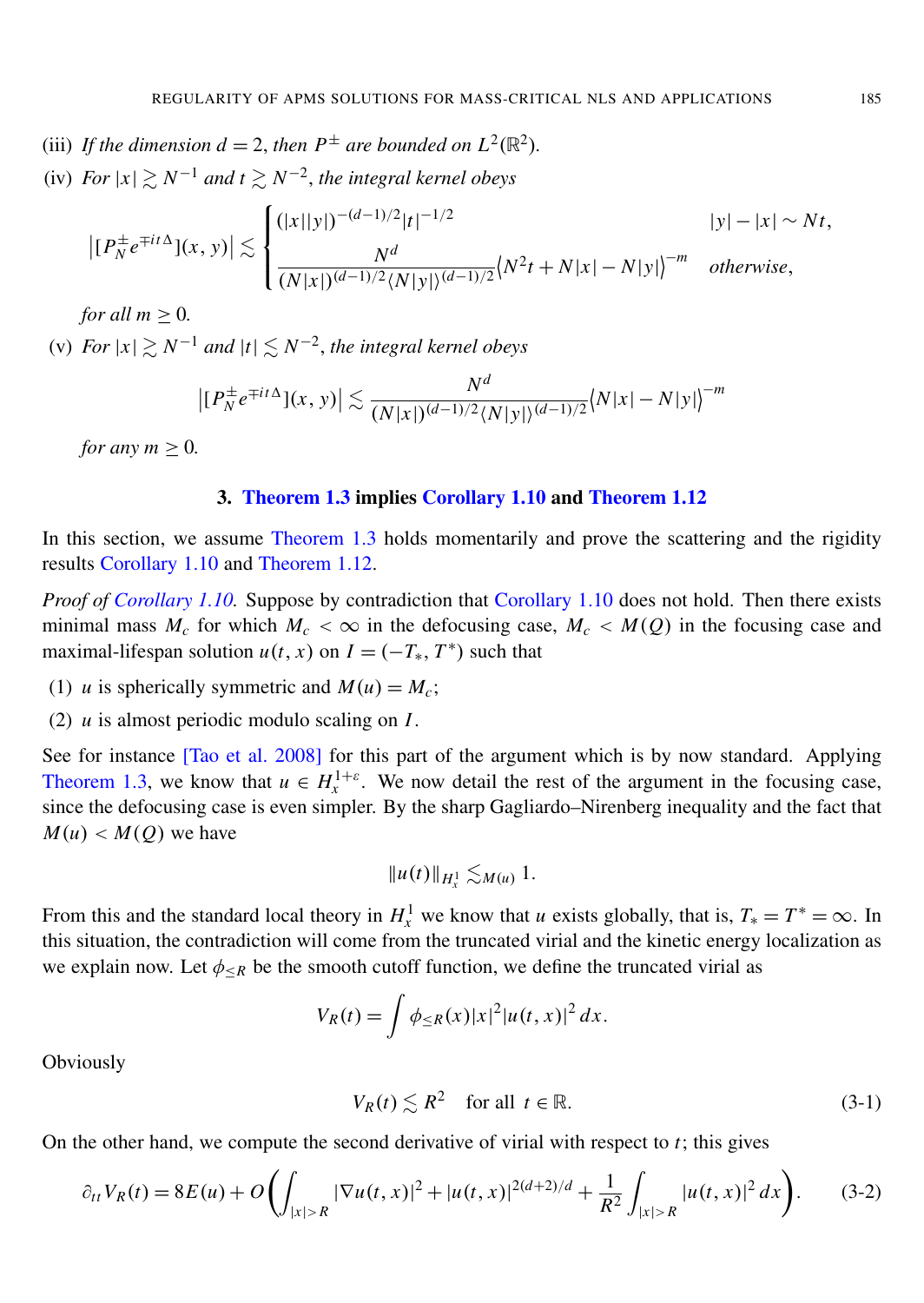Since  $M(u) < M(Q)$  and  $u \in H_x^1$ , from the sharp Gagliardo–Nirenberg inequality [\(2-2\)](#page-9-0) we have

$$
E(u)>0.
$$

Now we can use the kinetic energy localization [\(1-7\)](#page-3-0) and the Gagliardo–Nirenberg inequality to control the  $O($  ) term in  $(3-2)$  and finally get

$$
\partial_{tt} V_R(t) \ge 4E(u) > 0
$$

by taking *R* sufficiently large. This obviously contradicts  $(3-1)$ , finishing the proof of [Corollary 1.10.](#page-5-0)  $\Box$ 

*Proof of [Theorem 1.12.](#page-6-0)* Let  $d \ge 4$  and let *u* be the solution of [\(1-1\)](#page-1-0) satisfying the following:

- (1)  $M(u) = M(Q)$  and *u* is spherically symmetric.
- (2) *u* does not scatter in both time directions.

By [\[Killip et al. 2008\]](#page-21-3) or [Corollary 1.10,](#page-5-0)  $M(Q)$  is the minimal mass, and the compactness argument in [\[Keraani 2006;](#page-21-2) Bégout and Vargas 2007; [Tao et al. 2008\]](#page-21-8) shows that *u* is *almost periodic modulo scaling* in both time directions. Now we can apply [Theorem 1.3](#page-2-0) to deduce that  $u \in H_x^1$ . Since from Merle's result, the only finite-time blowup solution must be  $Pc(O)$  up to symmetries and  $Pc(O)$  scatters in one time direction, we know from condition (2) that *u* must be a global solution.

From [\(2-2\),](#page-9-0) this global solution *u* satisfies  $E(u) \ge 0$ . Moreover, the same virial argument as in the proof of [Corollary 1.10](#page-5-0) precludes the case  $E(u) > 0$ , thus  $E(u) = 0$ . From here the coincidence of the solution with solitary wave follows immediately, again by the sharp Gagliardo–Nirenberg inequality.  $\Box$ 

#### 4. The proof of [Theorem 1.3](#page-2-0)

The proof of [Theorem 1.3](#page-2-0) proceeds in two steps. In the first step, we prove that away from the origin, the solution has  $H_x^{1+\varepsilon}$  regularity. Moreover, a similar (but more refined) argument establishes the spatial decay estimate. These two pieces together suffice for us to establish the kinetic localization estimate. However, in this step, the total kinetic energy does not need to be finite.

In the second step, we prove the total kinetic energy is actually finite by controlling the piece near the spatial origin. Thanks to the first step, we only need to consider a single frequency  $P_N u$  with spatial cutoff  $\phi_{\leq 1}$ . We can bound this quantity by the Strichartz norm of  $P_N u$  on a short time interval  $[t, t + 1/\sqrt{N}]$ . We then establish a recurrent relation for this local Strichartz norm. Iterating the estimates finitely many times then yields the desired bound. More details are given below.

Before proceeding, we remark that in all of the arguments that follow, the only property we use for an *almost periodic modulo scaling* solution is that it satisfies the improved Duhamel formula. This was first derived in [\[Tao et al. 2008\]](#page-21-8).

Proposition 4.1 (improved Duhamel formula [\[Tao et al. 2008\]](#page-21-8)). *Let u be the solution of* [\(1-1\)](#page-1-0) *and is almost periodic modulo scaling on the time interval I . Then*

<span id="page-12-0"></span>
$$
u(t) = \lim_{T \to \inf I} -i \int_T^t e^{i(t-\tau)\Delta} F(u(\tau)) d\tau = \lim_{T \to \sup I} i \int_t^T e^{i(t-\tau)\Delta} F(u(\tau)) d\tau.
$$
 (4-1)

*Here the limit is in weak*  $L_x^2$  *sense.*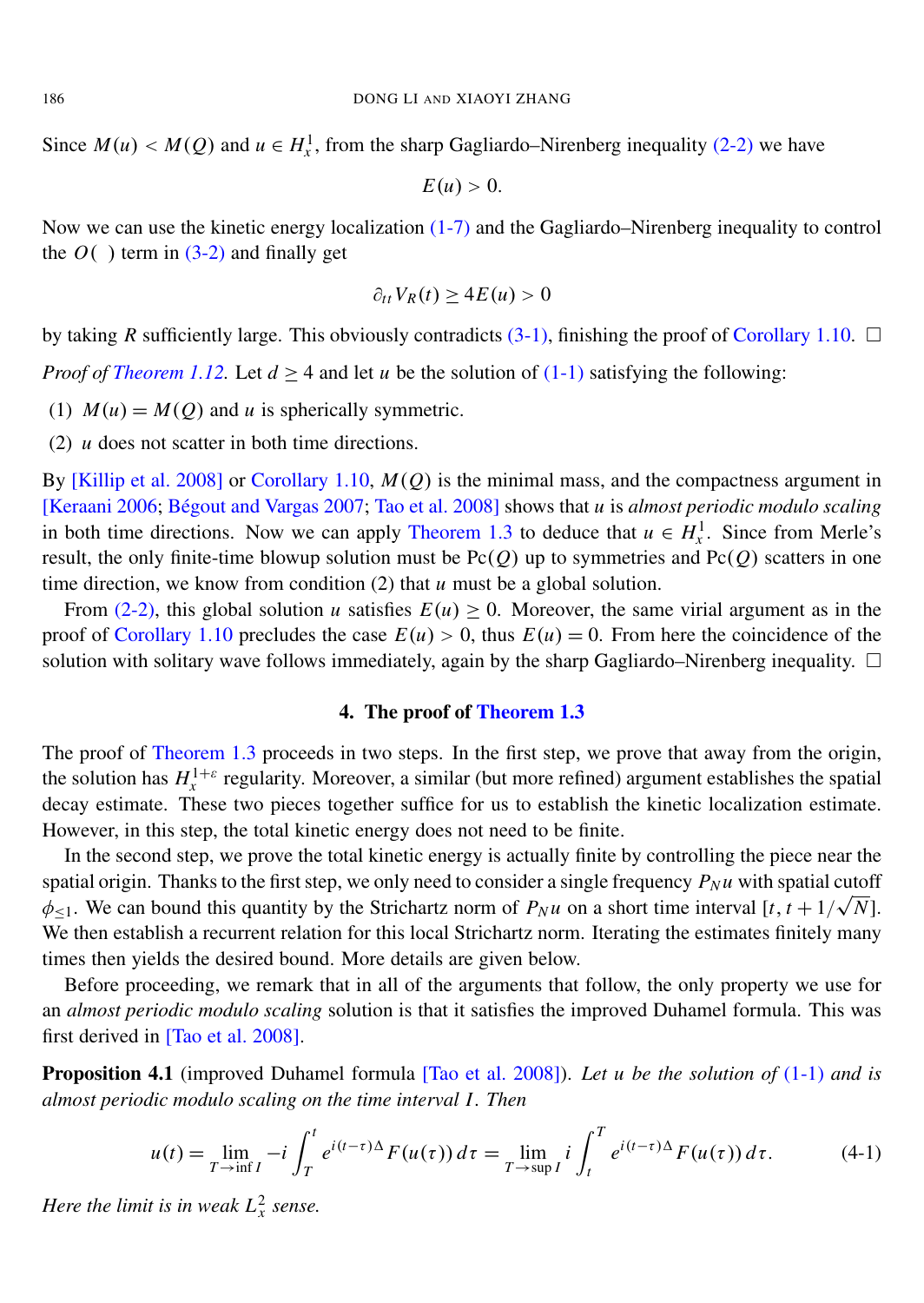Remark 4.2. As was already mentioned in [Remark 1.7,](#page-3-1) we actually only need the *sequential almost periodicity* of the solution for the later proof to work. This would imply the following sequence version of improved Duhamel formula:

$$
u(t) = \lim_{n \to \infty} -i \int_{T_n^-}^t e^{i(t-\tau)\Delta} F(u(\tau)) d\tau = \lim_{n \to \infty} i \int_t^{T_n^+} e^{i(t-\tau)\Delta} F(u(\tau)) d\tau.
$$

Here again the limit is in weak  $L_x^2$  sense.

In what follows, we shall only assume that

<span id="page-13-2"></span>*u* is a maximal lifespan solution on *I*; *u* is spherically symmetric in space;  *satisfies the improved Duhamel formula*  $(4-1)$ *.*  $\mathbf{I}$  $\mathsf{l}$  $\int$  $(4-2)$ 

By time translation invariance and without loss of generality we also assume  $[0, 1] \subset I$ .

*Localization for kinetic energy.* The purpose of this section is to establish the uniform in time localization of the kinetic energy for solutions satisfying the conditions [\(4-2\).](#page-13-2) More precisely, we will prove:

<span id="page-13-3"></span>Proposition 4.3 (kinetic energy localization). *Suppose u satisfies* [\(4-2\)](#page-13-2)*. Then there exists a function C*(η) *such that*

$$
\|\phi_{>C(\eta)}\nabla u(t)\|_{L^2_x} \leq \eta \quad \text{for all } \eta > 0, \ t \in I.
$$

As shown in the proof of [\[Li and Zhang 2009b,](#page-21-6) Theorems 1.14–1.15, page 31], [Proposition 4.3](#page-13-3) will follow immediately from the following two propositions which concern the decay of each single frequency.

<span id="page-13-0"></span>**Proposition 4.4** (frequency decay estimate). *Suppose u satisfies* [\(4-2\)](#page-13-2). Let  $\varepsilon = (d-1)/d$ . Then for any *t* ∈ *I* and  $N \ge 1$ , *we have* 

<span id="page-13-4"></span>
$$
\|\phi_{>1} P_N u(t)\|_{L^2_x} \lesssim N^{-1-\varepsilon}.
$$
\n(4-3)

**Remark 4.5.** The decay  $N^{-1-(d-1)/d}$  may seem a bit surprising since the exponent  $1+(d-1)/d$  is bigger than the regularity of the nonlinearity  $1 + 4/d$  for dimension  $d > 5$ . However this is not contradictory since in  $(4-3)$  we are only considering the part of the solution away from the origin. In this regime the additional regularity of the solution comes from the smoothing effects of the Schrodinger equation ¨ and the radial symmetry. On the other hand for the part of the solution near the origin, we only obtain Sobolev regularity  $H^s$  for some  $s < 1 + 4/d$  (see [\(4-24\)\)](#page-19-0).

<span id="page-13-1"></span>Proposition 4.6 (spatial decay estimate). *Suppose u satisfies* [\(4-2\)](#page-13-2)*. Let N*0, *N*<sup>1</sup> *be two dyadic numbers. Then there exist*  $R_0 = R_0(N_0, N_1)$  *and*  $\delta = \delta(d)$  *such that for all*  $R \ge R_0$ ,  $N \in [N_0, N_1]$  *and*  $t \in I$ , *we have*

$$
\|\phi_{>R} P_N u(t)\|_{L^2_x} \lesssim R^{-\delta}.
$$

The proofs of both propositions have been presented, in various forms, in [\[Killip et al. 2009a;](#page-21-4) [Li and](#page-21-6) [Zhang 2009b\]](#page-21-6). We sketch the proofs here for the sake of completeness. The proof of [Proposition 4.3](#page-13-3) will be skipped since it follows directly from [Proposition 4.4](#page-13-0) and [Proposition 4.6.](#page-13-1)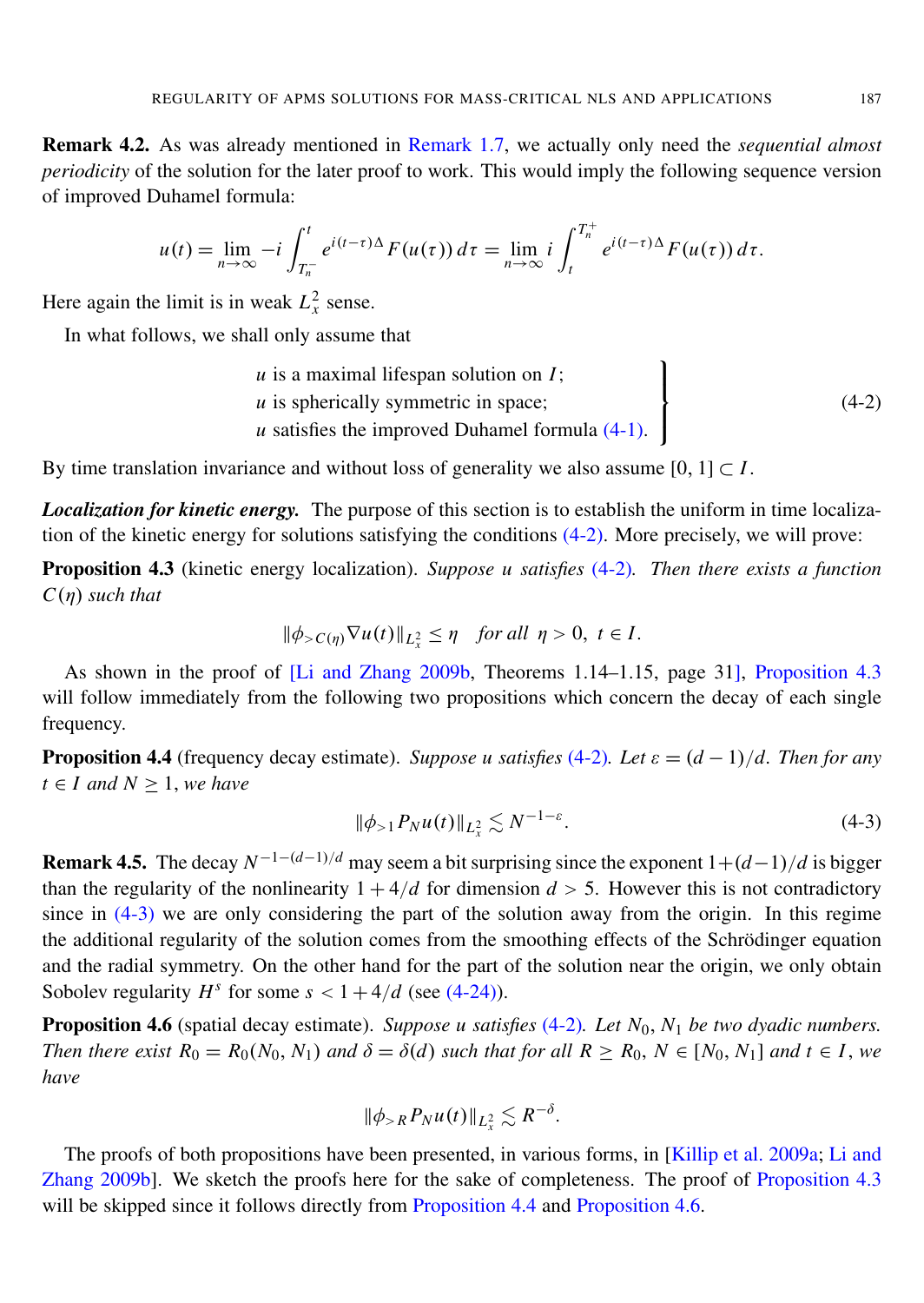*Proof of [Proposition 4.4.](#page-13-0)* We first use the in/out decomposition and triangle inequality for the bound

$$
\|\phi_{>1} P_N u(t)\|_2 \le \|\phi_{>1} P_N^+ u(t)\|_2 + \|\phi_{>1} P_N^- u(t)\|_2.
$$

Since the two terms give the same contribution, we only estimate, for instance, the outgoing piece. For this piece, we use the forward Duhamel formula. Moreover, we will split the integral into different time regimes and introduce the spatial cutoffs. We have

$$
\|\phi_{>1}P_N^+u(t)\|_2 \lesssim \left\|\phi_{>1}P_N^+\int_t^{\sup I} e^{i(t-s)\Delta}F(u(s))\,ds\right\|_2
$$
  

$$
\lesssim \left\|\phi_{>1}P_N^+\int_0^{\sup I-t} e^{-is\Delta}F(u(t+s))\,dt\right\|_2
$$
  

$$
\lesssim \left\|\phi_{>1}P_N^+\int_0^{1/N} e^{-is\Delta}\phi_{>1/2}F(u(t+s))\,ds\right\|_2
$$
 (4-4)

<span id="page-14-3"></span><span id="page-14-0"></span>
$$
+\left\|\phi_{>1}P_N^+\int_0^{1/N}e^{-is\Delta}\phi_{\leq 1/2}F(u(t+s))\,ds\right\|_2\tag{4-5}
$$

<span id="page-14-1"></span>
$$
+\left\|\phi_{>1}P_N^+\int_{1/N}^{\sup I-t}e^{-is\Delta}\phi_{>Ns/2}F(u(t+s))\,ds\right\|_2\tag{4-6}
$$

<span id="page-14-2"></span>
$$
+\left\|\phi_{>1}P_N^+\int_{1/N}^{\sup I-t}e^{-is\Delta}\phi_{\leq Ns/2}F(u(t+s))\,ds\right\|_2.\tag{4-7}
$$

The main contribution comes from  $(4-4)$  and  $(4-6)$ . To estimate  $(4-4)$ , we drop the bounded operator  $\phi_{>1}P_N^+$ <sup>+</sup> and commute the frequency cutoff  $\tilde{P}_N$  with the spatial cutoff  $\phi_{>1}$ (this produces a harmless high order term by the mismatch estimate [Lemma 2.3\)](#page-8-1). Thus we have

$$
(4-4) \lesssim \left\| \int_0^{1/N} e^{-is\Delta} \phi_{>1/2} P_{N/8 < \dots \le 8N} F(\phi_{>1/4} u(t+s)) d \right\|_2 + N^{-10}.
$$
 (4-8)

We now use the weighted Strichartz lemma [\(Lemma 2.10\)](#page-10-0) to estimate the last term:

$$
(4-4) \lesssim \| P_{N/8 < \dots \leq 8N} F(\phi_{> 1/4} u(t+s)) \|_{L_s^{d/(d-1)} L_x^{2d/(d+4)}([0,1/N])} + N^{-10} \lesssim N^{-(d-1)/d}.
$$

The estimate of [\(4-6\)](#page-14-1) follows in a similar way. Applying the mismatch estimate and weighted Strichartz inequality, we have

$$
(4-6) \lesssim \left\| \int_{1/N}^{\sup I - t} e^{-is\Delta} \phi_{>Ns/2} P_{N/8 < \dots \le 8N} F(\phi_{>Ns/4} u(t+s)) ds \right\|_{2} + N^{-10}
$$
  
\n
$$
\lesssim \|(Ns)^{-2(d-1)/d} P_{N/8 < \dots \le 8N} F(\phi_{>Ns/4} u(t+s)) \|_{L_x^{d/(d-1)} L_x^{2d/(d+4)}([1/N, \sup I - t))} + N^{-10}
$$
  
\n
$$
\lesssim N^{-2(d-1)/d} \|s^{-2(d-1)/d} \| F(\phi_{>Ns/4} u(t+s)) \|_{L_x^{2d/(d+4)}} \|_{L_y^{d/(d-1)}([1/N, \sup I - t))} + N^{-10}
$$
  
\n
$$
\lesssim N^{-(d-1)/d}.
$$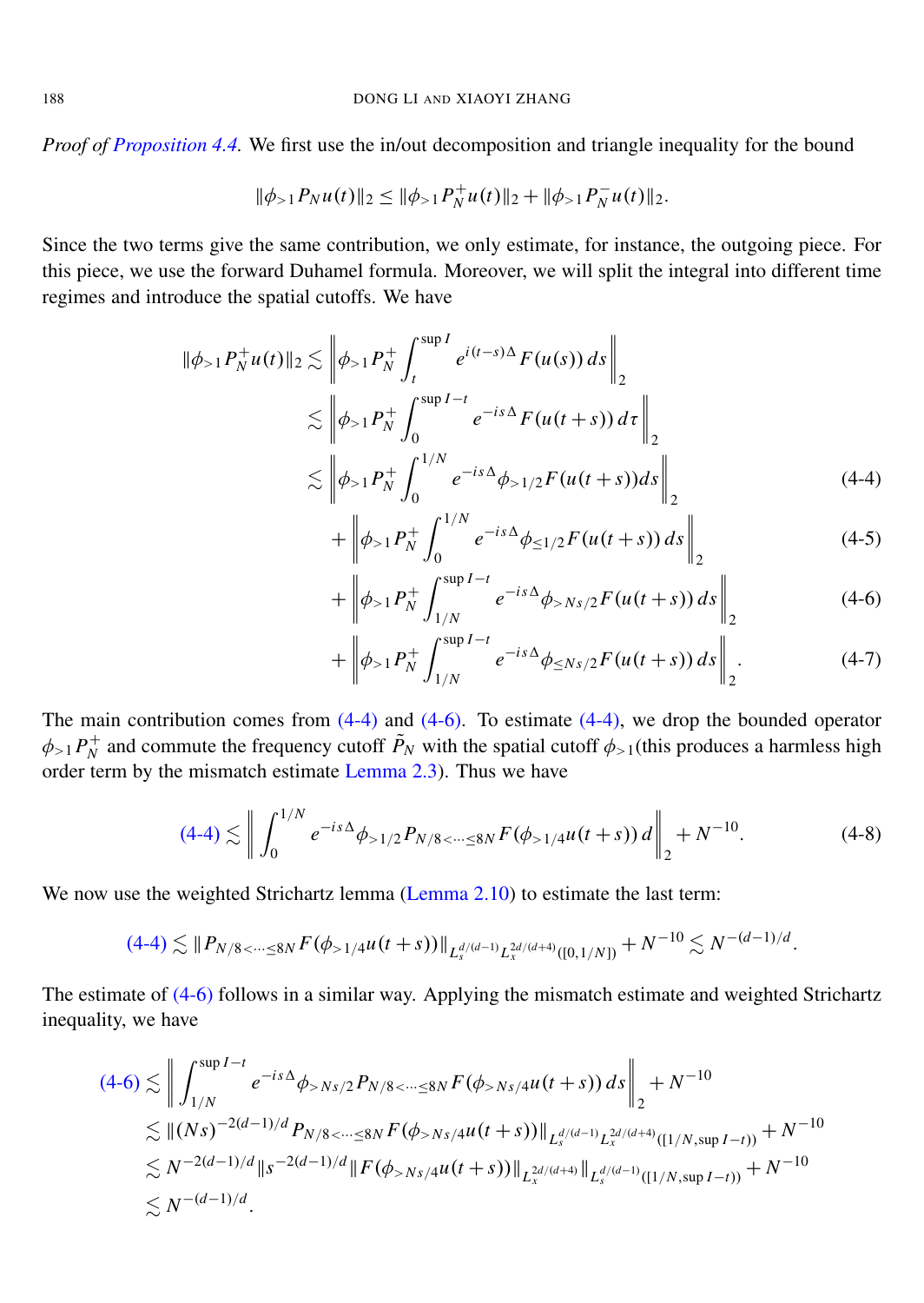Finally we consider the contribution from the tail terms [\(4-7\)](#page-14-2) and [\(4-5\).](#page-14-3) Applying [Proposition 2.11,](#page-10-1) we bound the kernel as follows:

$$
|(\phi_{>1}P_N^+e^{-is\Delta}\phi_{\leq 1/2})(x,y)| \lesssim N^{-9d} \langle N(x-y) \rangle^{-10d} \text{ for } 0 < s \leq \frac{1}{N},
$$
  

$$
|(\phi_{>1}P_N^+e^{-is\Delta}\phi_{\leq Ns/2})(x,y)| \lesssim N^d \langle N^2s \rangle^{-10d} \langle N(x-y) \rangle^{-10d} \lesssim N^{-9d} \langle N(x-y) \rangle^{-10d} \text{ for } s > \frac{1}{N}.
$$

The desired decay then follows from the kernel estimate and a simple use of Young's inequality. Combining the estimates of these four pieces together, we obtain

$$
\|\phi_{>1} P_N u(t)\|_{L^2_x} \lesssim N^{-(d-1)/d} \quad \text{for all } t \in I.
$$

Moreover it is easy to check that, after notational change, the same analysis establishes

$$
\|\phi_{>c} P_N u(t)\|_{L^2_x} \lesssim_c N^{-(d-1)/d} \quad \text{for all } t \in I.
$$
 (4-9)

This implies

 $|||\nabla|^{(d-1)/d}$ <sup>−</sup> (φ<sub>>*c*</sub>*u*(*t*))∥<sub>*L*<sup>2</sup></sub> ≤<sub>*c*</sub> 1 for all *t* ∈ *I*. (4-10)

Now we can upgrade the decay [\(4-9\)](#page-15-0) by inserting [\(4-10\)](#page-15-1) when we repeat the same argument as above. For example, using Bernstein and  $(4-10)$ , the term  $(4-4)$  can be re-estimated as follows:

$$
(4-4) \lesssim ||P_{N/8 < \dots \le 8N} F(\phi_{> 1/4} u(t+s))||_{L_s^{d/(d-1)} L_x^{2d/(d+4)}([0,1/N])}
$$
  
\n
$$
\lesssim N^{-2d/(d-1)+} |||\nabla|^{(d-1)/d} F(\phi_{> 1/4} u(t+s))||_{L_s^{\infty} L_x^{2d/(d+4)}([0,1/N])}
$$
  
\n
$$
\lesssim N^{-2(d-1)/d+}.
$$

The same computation applies to  $(4-6)$ , so we get

$$
\|\phi_{>c} P_N u(t)\|_2 \lesssim_c N^{-2(d-1)/d+}
$$
 for all  $t \in I$ .

Another repetition of the argument yields [\(4-3\)](#page-13-4) for  $\varepsilon = (d-1)/d$ .

The proof of [Proposition 4.6](#page-13-1) has the same spirit as the proof of [Proposition 4.4.](#page-13-0) So here we only briefly sketch the proof.

*Proof sketch of [Proposition 4.6.](#page-13-1)* Using the in/out decomposition, it suffices to consider the piece

$$
\|\phi_{>R} P_N^+ u(t)\|_2,
$$

for which we use the forward Duhamel formula to express *u*(*t*). This further reduces our consideration to the integral

$$
\|\phi_{>R} P_N^+\int_0^{\sup I-t} e^{-is\Delta} F(u(t+s)) ds\|_2.
$$

Now we split the time integral into regimes where  $0 < s < R/(100N)$ , and  $s > R/(100N)$ . For the small time regime, we insert the spatial cutoff  $\phi_{>R/2}$  and  $\phi_{\leq R/2}$ . For the large time regime, we insert the spatial cutoff  $\phi_{>Ns/2}$  and  $\phi_{. As indicated in the proof of [Proposition 4.4,](#page-13-0) the pieces with cutoff$ near the origin will give arbitrary decay in *R* by using the kernel estimate [Proposition 2.11.](#page-10-1) The pieces with cutoff away from the origin can be dealt with by the weighted Strichartz estimate. The point here

<span id="page-15-1"></span><span id="page-15-0"></span>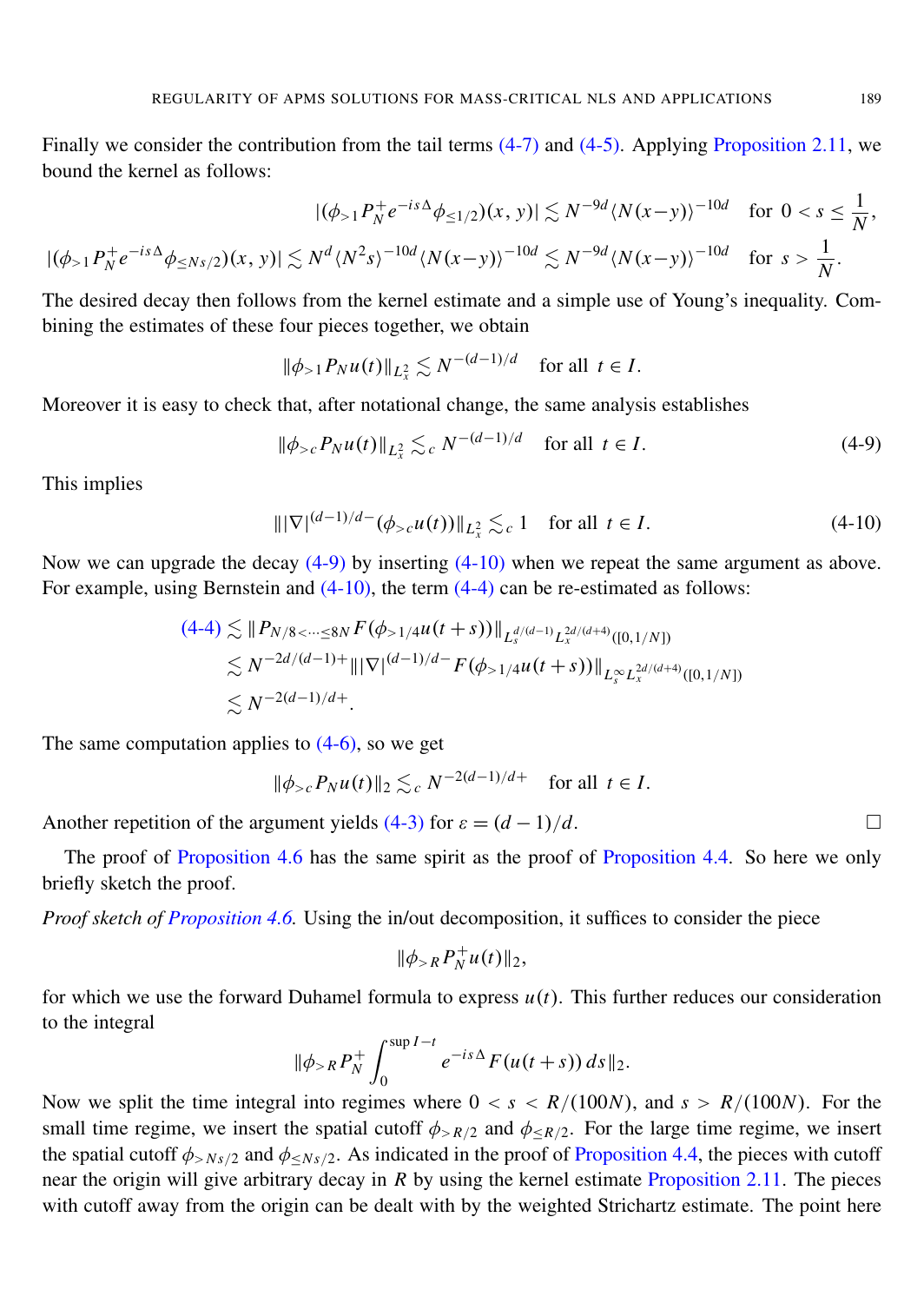is that since the frequencies are fixed in the dyadic interval  $[N_0, N_1]$ , we can take  $R$  sufficiently large to cancel any *N* dependent quantity.

*Local iteration to prove*  $H_x^1$  *regularity.* In this part, we prove  $u(0) = u_0 \in H_x^{1+}$ . This amounts to showing  $||P_{\geq N}u_0||_{L_x^2} \lesssim N^{-1}$  for  $N \ge 1$ . Using [Proposition 4.4,](#page-13-0) we first show the quantity  $||P_{\geq N}u_0||_{L_x^2}$ is determined by the dual Strichartz norm of the nonlinearity on the local time interval [0,  $1/\sqrt{N}$ ].

<span id="page-16-3"></span>**Lemma 4.7.** Let u satisfy [\(4-2\)](#page-13-2). Let  $\varepsilon = (d-1)/d$ . Then for any  $N \ge 1$ , we have

$$
\|P_{\geq N}u_0\|_{L^2_x} \leq C(d, \|u_0\|_{L^2_x})\left(N^{-1-\varepsilon} + \|P_{\geq N}F(u)\|_{L^{2(d+2)/(d+4)}_{t,x}([0,1/\sqrt{N}]\times\mathbb{R}^d)}\right). \tag{4-11}
$$

**Remark 4.8.** Here the choice of the time interval cutoff at  $N^{-1/2}$  is not special. Perhaps a more natural choice is  $1/N$  since the solution propagates at speed N and one is localizing to spacial scale  $O(1)$ . This latter choice would also work for our iteration scheme.

*Proof.* Since by [Proposition 4.4,](#page-13-0) we have that  $\|\phi_{>1}P_{\geq N}u_0\|_{L_x^2} \lesssim N^{-1-\varepsilon}$ , we only need to estimate the piece  $\|\phi_{\leq 1}P_{\geq N}u_0\|_{L_x^2}$ . In the following, the implicit constants are allowed to depend on *d* and  $\|u_0\|_{L_x^2}$ . By the improved Duhamel formula we get

$$
\|\phi_{\leq 1} P_{\geq N} u_0\|_{L_x^2} \leq \|\phi_{\leq 1} P_{\geq N} \int_0^{\sup I} e^{-i\tau \Delta} F(u(\tau)) d\tau\|_{L_x^2}
$$
  

$$
\leq \|\phi_{\leq 1} P_{\geq N} \int_0^{1/\sqrt{N}} e^{-i\tau \Delta} F(u(\tau)) d\tau\|_{L_x^2}
$$
 (4-12)

<span id="page-16-1"></span><span id="page-16-0"></span>
$$
+ \| \phi_{\leq 1} P_{\geq N} \int_{1/\sqrt{N}}^{\sup I} e^{-i\tau \Delta} \phi_{\leq N\tau/8} F(u(\tau)) d\tau \|_{L^2_x}
$$
 (4-13)

<span id="page-16-2"></span>
$$
+ \| \phi_{\leq 1} P_{\geq N} \int_{1/\sqrt{N}}^{\sup I} e^{-i\tau \Delta} \phi_{>N\tau/8} F(u(\tau)) d\tau \|_{L^2_x}.
$$
 (4-14)

For [\(4-12\),](#page-16-0) we use Strichartz to bound it by

$$
\|P_{\geq N} F(u)\|_{L^{2(d+2)/(d+4)}_{t,x}([0,1/\sqrt{N}]\times {\mathbb R}^d)}.
$$

For  $(4-13)$ , using the kernel estimate with  $m = 10d$ , we have

$$
(4-13) \leq \sum_{M\geq N} \left\| \phi_{\leq 1} P_M \int_{1/\sqrt{N}}^{\sup I} e^{-i\tau \Delta} \phi_{\leq N\tau/8} F(u(\tau)) d\tau \right\|_{L^2_x}
$$
  
\n
$$
\lesssim \sum_{M\geq N} M^{d-20d} \int_{1/\sqrt{N}}^{\sup I} \tau^{-10d} \| \langle M | \cdot | \rangle^{-10d} * F(u) \|_{L^2_x} d\tau
$$
  
\n
$$
\lesssim \sum_{M\geq N} M^{d-20d} M^{(1/2)(10d-1)} \| F(u) \|_{L^\infty_t L^{2d/(d+4)}} \| \langle M | \cdot | \rangle^{-10d} \|_{L^{d/(d-2)}}
$$
  
\n
$$
\lesssim \sum_{M\geq N} M^{(3/2)(1-10d)}
$$
  
\n
$$
\lesssim N^{-10}.
$$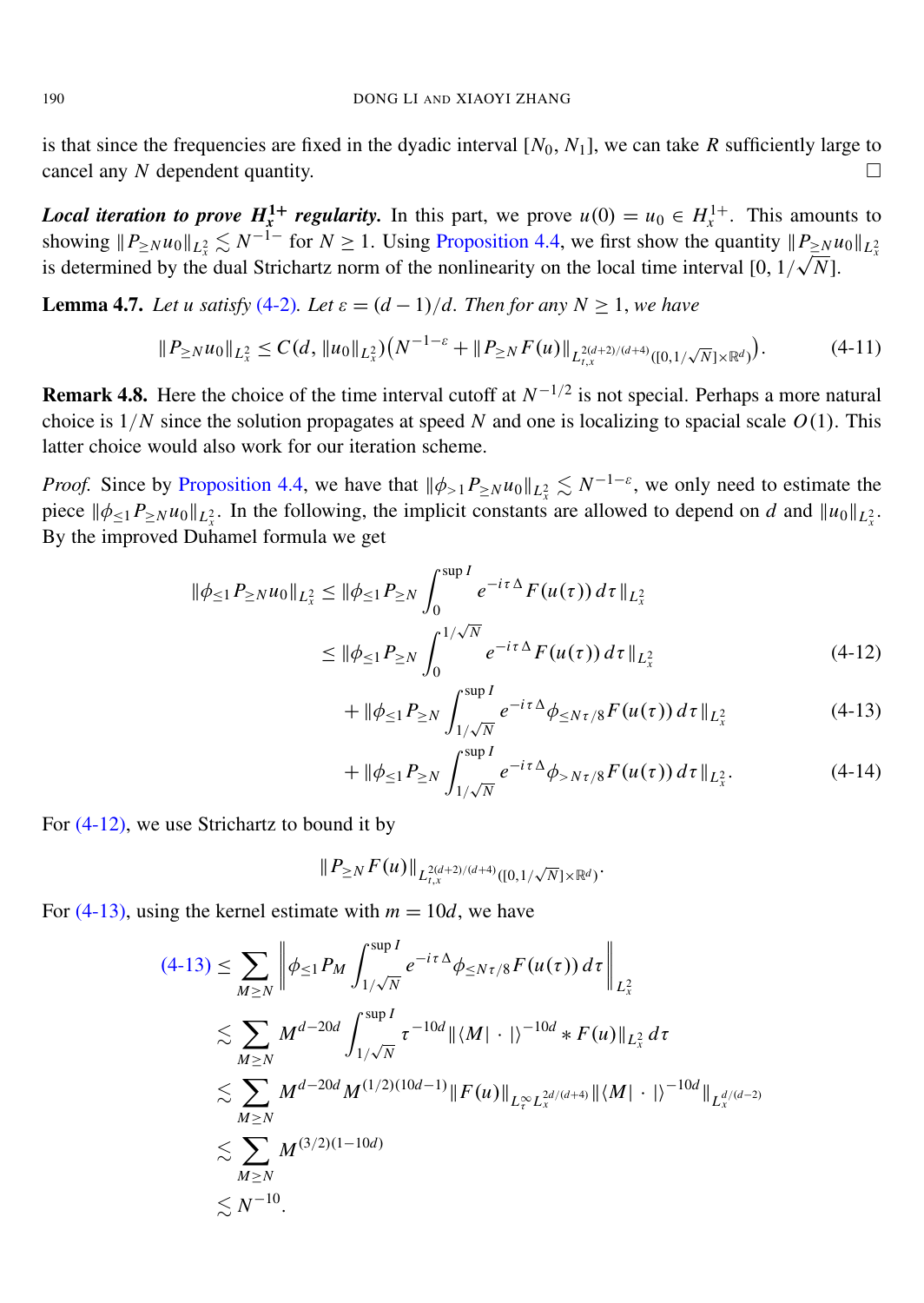For  $(4-14)$ , by the triangle inequality, we have

$$
(4-14) \lesssim \left\| P_{\geq N} \int_{1/\sqrt{N}}^{\sup I} e^{-i\tau \Delta} \phi_{> N\tau/8} F(u\phi_{>1/8})(\tau) d\tau \right\|_{L_x^2}
$$
  

$$
\lesssim \left\| P_{\geq N} \int_{1/\sqrt{N}}^{\sup I} e^{-i\tau \Delta} \phi_{> N\tau/8} P_{\leq N/8} F(u\phi_{>1/8})(\tau) d\tau \right\|_{L_x^2}
$$
(4-15)  

$$
\left\| P_{\geq N} \int_{1/\sqrt{N}}^{\sup I} e^{-i\tau \Delta} \phi_{> N\tau/8} P_{\leq N/8} F(u\phi_{>1/8})(\tau) d\tau \right\|_{L_x^2}
$$

$$
+\left\|P_{\geq N}\int_{1/\sqrt{N}}^{sup P} e^{-i\tau\Delta}\phi_{>N\tau/8}P_{>N/8}F(u\phi_{>1/8})(\tau)\,d\tau\right\|_{L_x^2}
$$
(4-16)

For the term [\(4-15\),](#page-17-0) we use the mismatch estimate [Lemma 2.3](#page-8-1) and Bernstein to bound it as

$$
(4-15) \lesssim \int_{1/\sqrt{N}}^{\sup I} (N^2 \tau)^{-10d} \|P_{\leq N/8} F(u\phi_{>1/8})\|_{L_x^2} d\tau \lesssim \int_{1/\sqrt{N}}^{\sup I} (N^2 \tau)^{-10d} N^2 d\tau \lesssim N^{-5}.
$$

For the term [\(4-16\),](#page-17-1) we use weighted Strichartz to estimate and [Proposition 4.3](#page-13-3) to get

$$
(4-16) \lesssim ||(N\tau)^{-2(d-1)/d} P_{>N/8} F(u\phi_{>1/8})||_{L_{\tau}^{d/(d-1)} L_{x}^{2d/(d+4)}([1/\sqrt{N}, \sup I) \times \mathbb{R}^{d})}
$$
  
\n
$$
\lesssim N^{-2(d-1)/d} ||\tau^{-2(d-1)/d} ||_{L_{\tau}^{d/(d-1)}([1/\sqrt{N}, \sup I))} \cdot N^{-1} ||\nabla P_{>N/8} F(u\phi_{>1/8})||_{L_{\tau}^{\infty} L_{x}^{2d/(d+4)}}
$$
  
\n
$$
\lesssim N^{-1-3(d-1)/(2d)}.
$$

This finishes the proof of [Lemma 4.7.](#page-16-3)

Now we further estimate the dual Strichartz norm of the nonlinearity.

<span id="page-17-4"></span>**Lemma 4.9** (dual Strichartz norm control). Let u satisfy [\(4-2\)](#page-13-2). Let  $\beta > 0$ ,  $N_0 \ge 1$ ,  $N > (1/\beta)N_0$ . Then *for any*  $0 < s < 1 + 4/d$ *, we have* 

$$
\|P_{\geq N} F(u)\|_{L_{t,x}^{2(d+2)/(d+4)}([0,1/\sqrt{N}]\times\mathbb{R}^d)}\n\lesssim \|u\|_{S([0,1/\sqrt{N}])}^{4/d} \sum_{M\leq \beta N} \left(\frac{M}{N}\right)^s \|P_M u\|_{S([0,1/\sqrt{N}])} \n+ \|u_{> \beta N}\|_{S([0,1/\sqrt{N}])} \left(N_0^{4/(d+2)} N^{-1/(d+2)} + \|u_{> N_0}\|_{L_{t}^{\infty} L_{x}^{2}}^{8/(d(d+2))} \|u_{> N_0}\|_{S([0,1/\sqrt{N}])}^{4/(d+2)}\right). (4-17)
$$

*Proof.* By splitting *u* into low, medium and high frequencies,  $u = u_{\leq N_0} + u_{N_0 \leq \cdots \leq \beta N} + u_{\geq \beta N}$ , we write

$$
F(u) = F(u_{\leq \beta N}) + O(u_{> \beta N} |u_{\leq N_0}|^{4/d}) + O(u_{> \beta N} |u_{> N_0}|^{4/d}).
$$
\n(4-18)

The contribution due to the first term can be estimated as follows. By using [Lemma 2.6,](#page-9-1) we have

$$
\| P_{\geq N} F(u_{\leq \beta N}) \|_{L_{t,x}^{2(d+2)/(d+4)}([0,1/\sqrt{N}]\times \mathbb{R}^d)} \leq N^{-s} \| |\nabla|^s P_{\geq N} F(u_{\leq \beta N}) \|_{L_{t,x}^{2(d+2)/(d+4)}([0,1/\sqrt{N}]\times \mathbb{R}^d)} \n\lesssim N^{-s} \| |\nabla|^s u_{\leq \beta N} \|_{L_{t,x}^{2(d+2)/d}([0,1/\sqrt{N}]\times \mathbb{R}^d)} \| u_{\leq \beta N} \|_{L_{t,x}^{2(d+2)/d}([0,1/\sqrt{N}]\times \mathbb{R}^d)}^{4/d} \n\lesssim \| u \|_{S([0,1/\sqrt{N}])}^{4/d} \sum_{M \leq \beta N} \left( \frac{M}{N} \right)^s \| P_M u \|_{S([0,1/\sqrt{N}])}.
$$

<span id="page-17-3"></span><span id="page-17-2"></span><span id="page-17-1"></span><span id="page-17-0"></span>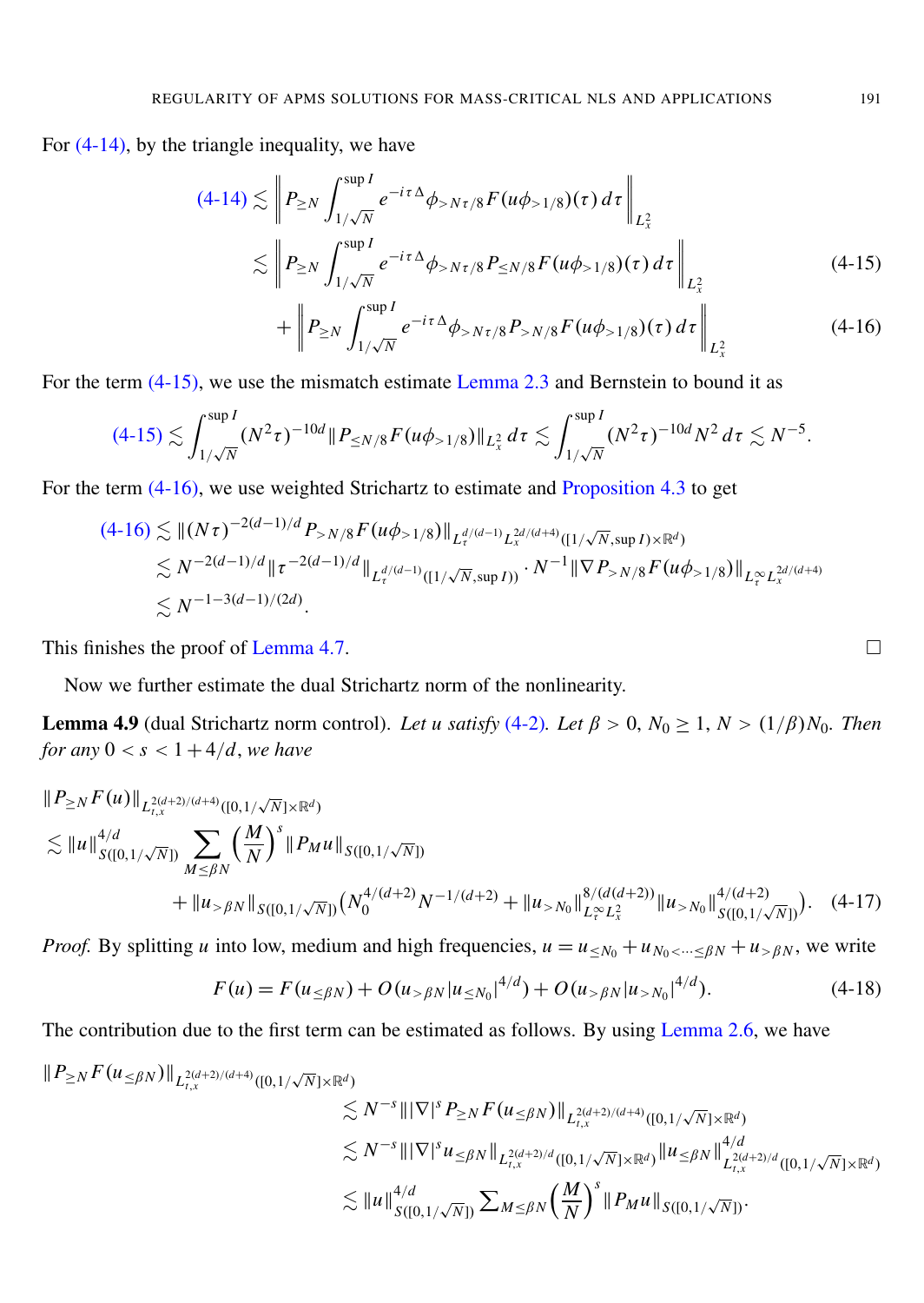For the contribution due to the second part of [\(4-18\),](#page-17-2) we use Bernstein to get

$$
\|u_{> \beta N}| u_{\leq N_0}|^{4/d} \|_{L_{t,x}^{2(d+2)/(d+4)}([0,1/\sqrt{N}] \times \mathbb{R}^d)} \lesssim \|u_{> \beta N}\|_{L_{t,x}^{2(d+2)/d}([0,1/\sqrt{N}] \times \mathbb{R}^d)} \|u_{\leq N_0}\|_{L_{t,x}^{2(d+2)/d}([0,1/\sqrt{N}] \times \mathbb{R}^d)}^{4/d}
$$
  

$$
\lesssim \|u_{> \beta N}\|_{S([0,1/\sqrt{N}])} N_0^{4/(d+2)} N^{-1/(d+2)} \|u_{\leq N_0}\|_{L_r^\infty L_x^2}^{4/d}
$$
  

$$
\lesssim \|u_{> \beta N}\|_{S([0,1/\sqrt{N}])} N_0^{4/(d+2)} N^{-1/(d+2)}.
$$

For the third term in  $(4-18)$ , we use Hölder and interpolation to get

$$
\|u_{> \beta N}|u_{> N_0}|^{4/d} \|_{L^{2(d+2)/(d+4)}_{t,x}([0,1/\sqrt{N}]\times \mathbb{R}^d)} \lesssim \|u_{> \beta N}\|_{L^{2(d+2)/d}_{t,x}([0,1/\sqrt{N}]\times \mathbb{R}^d)} \|u_{> N_0}\|_{L^{2(d+2)/d}_{t,x}([0,1/\sqrt{N}]\times \mathbb{R}^d)}^{4/d} \lesssim \|u_{> \beta N}\|_{S([0,1/\sqrt{N}])} \|u_{> N_0}\|_{L^\infty_t L^2_x([0,1/\sqrt{N}]\times \mathbb{R}^d)}^{4/(d+2)} \|u_{> N_0}\|_{S([0,1/\sqrt{N}])}^{4/(d+2)}.
$$

Collecting the three pieces together, we get  $(4-17)$ .

Now by Strichartz estimate,

$$
\|P_{\geq N} u\|_{S([0,1/\sqrt{N}])} \lesssim \|P_{\geq N} u_0\|_{L^2_x} + \|P_{\geq N} F(u)\|_{L^{2(d+2)/(d+4)}_{t,x}([0,1/\sqrt{N}]\times \mathbb{R}^d)},
$$

and the latter is in turn determined by  $||P_{\geq N}u||_{S([0,1/\sqrt{N}])}$  due to [Lemma 4.7](#page-16-3) and [Lemma 4.9.](#page-17-4) This enables us to set up a recurrent relation for  $||P_{\geq N}u||_{S([0,1/\sqrt{N}])}$ .

We define

$$
A_N = \|P_{\geq N} u\|_{S([0,1/\sqrt{N}])}.
$$

Since locally the Strichartz norm of *u* is bounded, we can write

<span id="page-18-1"></span><span id="page-18-0"></span>
$$
A := \|u\|_{S([0,1])} + 1 < \infty.
$$

Using the Strichartz inequality, [Lemma 4.7,](#page-16-3) [Lemma 4.9](#page-17-4) and taking  $s = 1 + \frac{2}{d}$ , we obtain

$$
A_N \leq C(d) \left( \| P_{\geq N} u_0 \|_{L_x^2} + \| P_{\geq N} F(u) \|_{L_{t,x}^{2(d+2)/(d+4)}([0,1/\sqrt{N}] \times \mathbb{R}^d)} \right)
$$
  
\n
$$
\leq C(d, \| u_0 \|_{L_x^2} \left( N^{-1-\varepsilon} + A^{4/d} \sum_{M \leq \beta N} \left( \frac{M}{N} \right)^{1+2/d} \| P_M u \|_{S([0,1/\sqrt{N}])} \right)
$$
  
\n(4-19)

$$
+ \| P_{\geq \beta N} u \|_{S([0,1/\sqrt{N}])} \big( N_0^{4/(d+2)} N^{-1/(d+2)} + A^{4/(d+2)} \| u_{\geq N_0} \|_{L_t^\infty L_x^2([0,1/\sqrt{N}])}^{8/(d(d+2))} \big) \Big). \tag{4-20}
$$

For [\(4-19\),](#page-18-0) we do a little modification. Noting  $P_M = P_M P_{\geq M/2}$ , we have

$$
(4-19) \lesssim A^{4/d} \sum_{M \leq \beta N} \left(\frac{M}{N}\right)^{1+2/d} \|P_{\geq M/2}u\|_{S([0,1/\sqrt{N}])}
$$
  

$$
\lesssim A^{4/d} \sum_{M \leq 2\beta N} \left(\frac{M}{N}\right)^{1+2/d} \|P_{\geq M}u\|_{S([0,1/\sqrt{N}])}.
$$

We shall take  $\beta$  to be sufficiently small. The constraint on  $\beta$  will be specified later.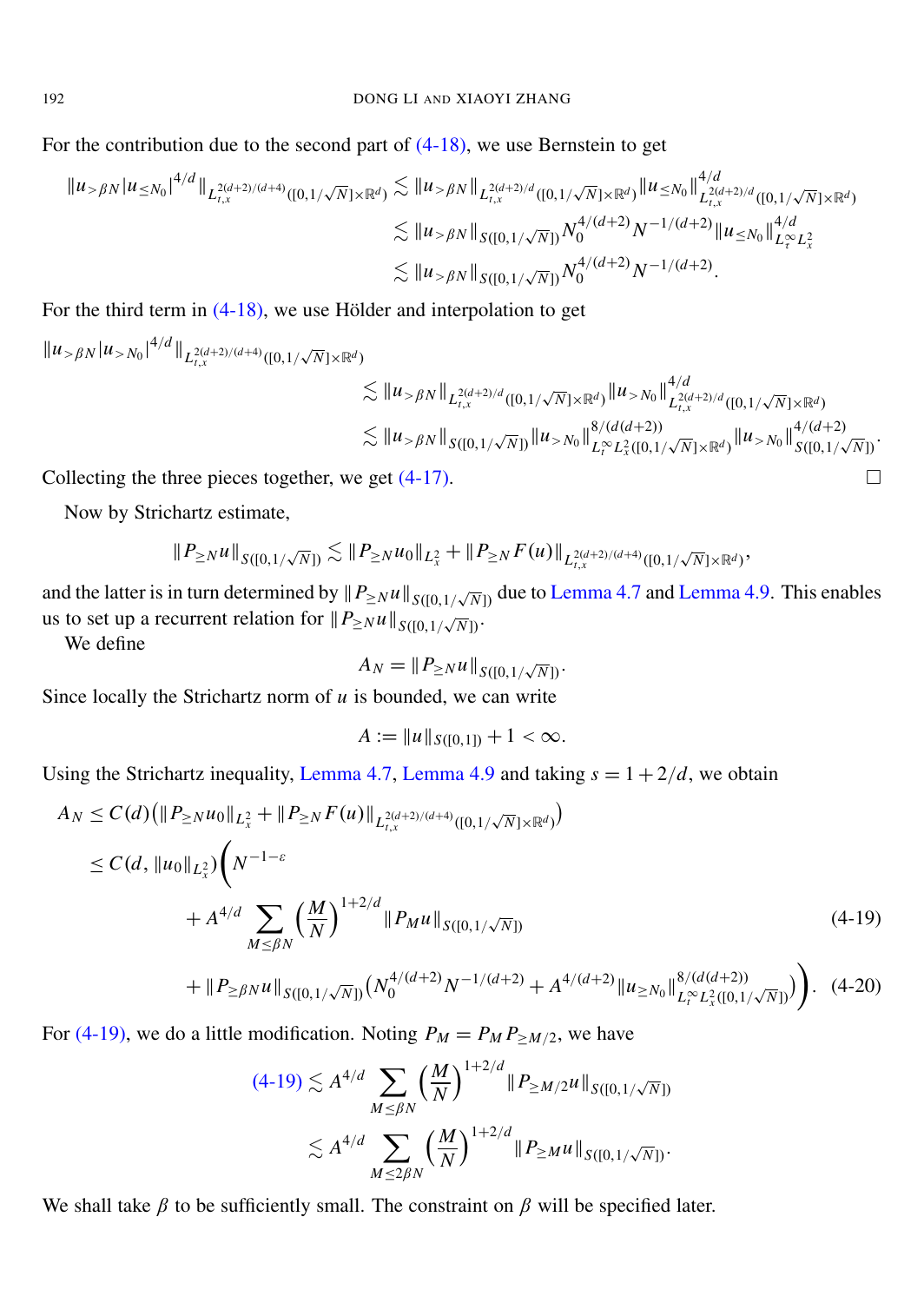Now we absorb [\(4-20\)](#page-18-1) into [\(4-19\)](#page-18-0) through taking suitable parameters. First we take  $N_0 = N_0(\beta, A)$ such that

$$
A^{4/(d+2)} \|u_{>N_0}\|_{L_t^\infty L_x^2([0,1])}^{8/(d(d+2))} \leq \frac{1}{100} \beta^{1+2/d}.
$$

This is certainly possible since  $u \in C([0, 1], L_x^2)$  and  $[0, 1]$  is a compact interval. Then we assume  $N \geq M_0$  where

$$
M_0^{-1/(d+2)} N_0^{4/(d+2)} \le \frac{1}{100} \beta^{1+2/d}.
$$
 (4-21)

Under these restrictions we have

$$
(4-20) \le \frac{1}{2}\beta^{1+2/d} \|P_{\geq \beta N} u\|_{S([0,1/\sqrt{N}])}.
$$
\n(4-22)

Therefore we get for all  $N \geq M_0$  that

$$
A_N \le C(d, \|u_0\|_{L^2_x}) \left(N^{-1-\varepsilon} + \sum_{M \le 2\beta N} \left(\frac{M}{N}\right)^{1+2/d} \|P_{\ge M}u\|_{S([0,1/\sqrt{N}])}\right)
$$
  

$$
\le N^{-1-\varepsilon/2} + \sum_{M \le 2\beta N} \left(\frac{M}{N}\right)^{1+1/d} \|P_{\ge M}u\|_{S([0,1/\sqrt{N}])},
$$

where in the last inequality we have killed the constant  $C(d, ||u_0||_{L_x^2})$ . This is possible by first taking  $\beta$ sufficiently small, then taking  $M_0$  large enough.

We split the summation into  $M \leq M_0$  and  $M > M_0$ . For large M, we trivially bound the summand by

<span id="page-19-0"></span>
$$
\left(\frac{M}{N}\right)^{1+1/d}A_M.
$$

Then we sum all the pieces for small *M*, which gives that

$$
\sum_{M\leq M_0} \left(\frac{M}{N}\right)^{1+1/d} \|P_{\geq M}u\|_{S([0,1/\sqrt{N}])} \lesssim AM_0^{1+1/d} N^{-1-1/d}.
$$

Finally we establish the following recurrence relation for  $A_N$ : Let  $s = 1/d + 1$ . Then there exists  $C_1 > 0$ such that for all  $N \geq M_0$ ,

$$
A_N \le C_1 M_0^s N^{-s} + \sum_{M_0 < M \le 2\beta N} \left(\frac{M}{N}\right)^s A_M. \tag{4-23}
$$

This combined with the trivial bound  $A_N \leq A$  will give us the final control on  $A_N$ ,

$$
A_N \le C(A, M_0) N^{-s+} \quad \text{for all } N \ge M_0,\tag{4-24}
$$

if we apply the following lemma:

**Lemma 4.10** (recursive control). Let  $s > 1$ ,  $\gamma > 0$  and  $s - \gamma > 1$ . Let  $C_1 > 0$  be such that for all  $N \ge M_0$ ,

<span id="page-19-2"></span>
$$
A_N \le C_1 M_0^s N^{-s} + \sum_{M_0 \le M \le \beta^{\prime} N} \left(\frac{M}{N}\right)^s A_M,
$$
\n(4-25)

<span id="page-19-1"></span>
$$
A_N \le A. \tag{4-26}
$$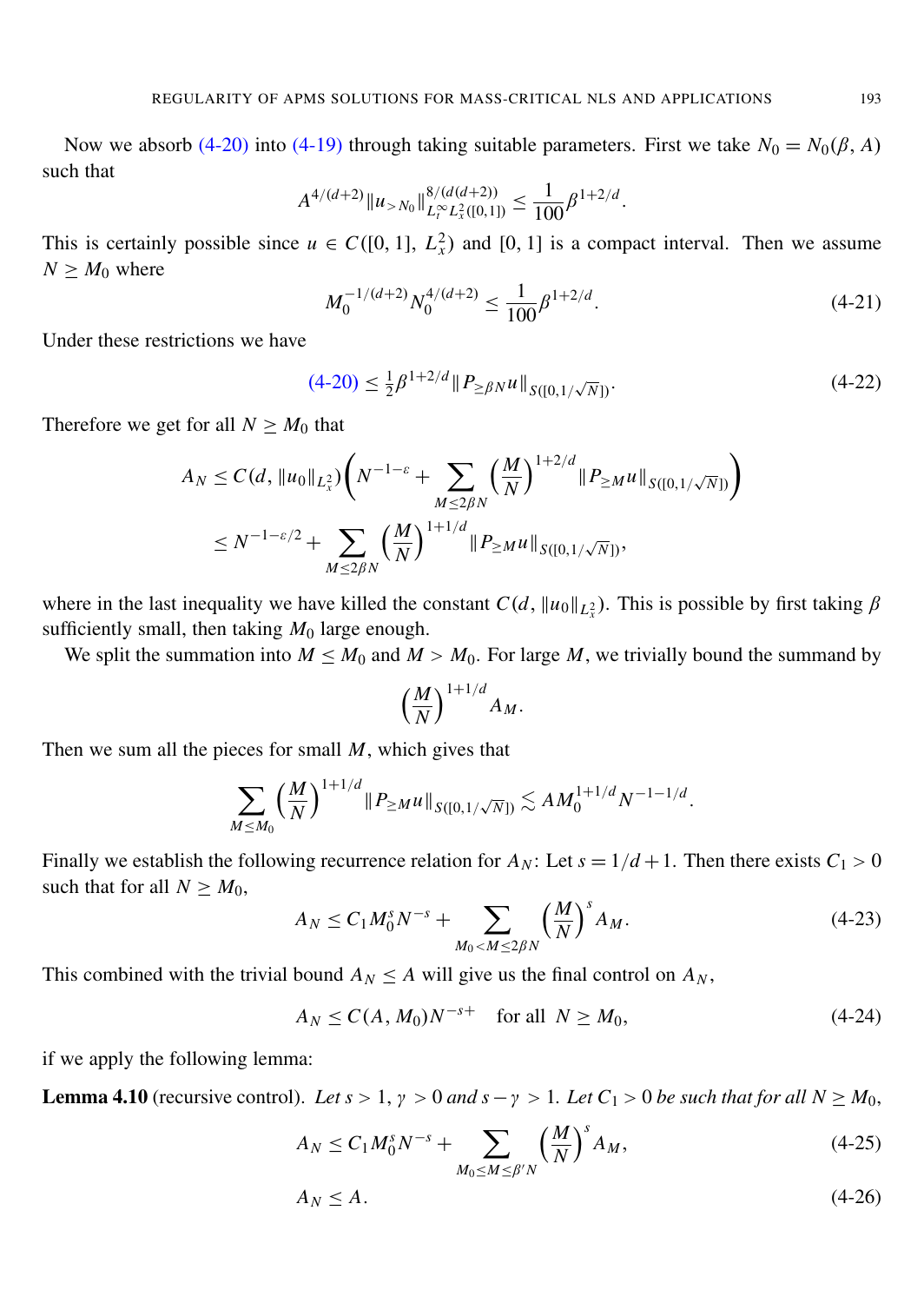*Then there exists a constant*  $c(s, \gamma, A) > 0$  *such that for all*  $0 < \beta' < c(s, \gamma, A)$ *, we have* 

$$
A_N \le 2C_1 M_0^s N^{-s+\gamma} \quad \text{for all } N \ge M_0. \tag{4-27}
$$

*Proof.* We will inductively prove that

<span id="page-20-9"></span>
$$
A_N \le 2C_1 M_0^s N^{-s+\gamma} + (\beta')^j. \tag{4-28}
$$

First, plugging the bound  $(4-26)$  into  $(4-25)$ , we get

$$
A_N \leq C_1 M_0 N^{-s} + C(s) A(\beta')^s \leq 2C_1 M_0 N^{-s+\gamma} + \beta',
$$

by requiring  $(\beta')^{s-1} < 1/(100C(s)A)$ . This establishes [\(4-28\)](#page-20-9) for  $j = 1$ .

Now assuming [\(4-28\)](#page-20-9) holds for *j*-th step, we plug this bound into [\(4-25\)](#page-19-2) to compute

$$
A_N \le C_1 M_0^s N^{-s} + 2C(s)(\beta')^{\gamma} \cdot C_1 M_0^s N^{-s+\gamma} + C(s)(\beta')^{s-1} \cdot (\beta')^{j+1}
$$
  
 
$$
\le 2C_1 M_0^s N^{-s+\gamma} + (\beta')^{j+1},
$$

by requiring  $(\beta')^{\gamma} < 1/(100C(s))$ . This establishes [\(4-28\)](#page-20-9) for  $j + 1$ .

Finally, [\(4-27\)](#page-20-10) follows by taking  $j \to \infty$  in [\(4-28\).](#page-20-9)

#### Acknowledgements

Both authors were supported by start-up funding from the Mathematics Department of the University of Iowa. Li was also supported by NSF grant DMS-0908032 and an Old Gold summer fellowship from the University of Iowa. Zhang was also supported by an Alfred P. Sloan Research Fellowship and Project 973 in China.

#### **References**

- <span id="page-20-2"></span>[Bégout and Vargas 2007] P. Bégout and A. Vargas, ["Mass concentration phenomena for the](http://dx.doi.org/10.1090/S0002-9947-07-04250-X) L<sup>2</sup>-critical nonlinear Schrödinger [equation",](http://dx.doi.org/10.1090/S0002-9947-07-04250-X) *Trans. Amer. Math. Soc.* 359:11 (2007), 5257–5282. [MR 2008g:35190](http://www.ams.org/mathscinet-getitem?mr=2008g:35190)
- <span id="page-20-4"></span>[Berestycki and Lions 1979] H. Berestycki and P.-L. Lions, "Existence d'ondes solitaires dans des problèmes nonlinéaires du type Klein–Gordon", *C. R. Acad. Sci. Paris Sér. A-B* 288:7 (1979), A395–A398. [MR 80i:35076](http://www.ams.org/mathscinet-getitem?mr=80i:35076) [Zbl 0397.35024](http://www.emis.de/cgi-bin/MATH-item?0397.35024)
- <span id="page-20-0"></span>[Cazenave 2003] T. Cazenave, *Semilinear Schrödinger equations*, Courant Lecture Notes in Math. 10, NYU Courant Inst. of Math. Sciences, New York, 2003. [MR 2004j:35266](http://www.ams.org/mathscinet-getitem?mr=2004j:35266) [Zbl 1055.35003](http://www.emis.de/cgi-bin/MATH-item?1055.35003)
- <span id="page-20-6"></span>[Christ and Weinstein 1991] F. M. Christ and M. I. Weinstein, ["Dispersion of small amplitude solutions of the generalized](http://dx.doi.org/10.1016/0022-1236(91)90103-C) [Korteweg–de Vries equation",](http://dx.doi.org/10.1016/0022-1236(91)90103-C) *J. Funct. Anal.* 100:1 (1991), 87–109. [MR 92h:35203](http://www.ams.org/mathscinet-getitem?mr=92h:35203) [Zbl 0743.35067](http://www.emis.de/cgi-bin/MATH-item?0743.35067)
- <span id="page-20-7"></span>[Ginibre and Velo 1992] J. Ginibre and G. Velo, ["Smoothing properties and retarded estimates for some dispersive evolution](http://projecteuclid.org/getRecord?id=euclid.cmp/1104249221) [equations",](http://projecteuclid.org/getRecord?id=euclid.cmp/1104249221) *Comm. Math. Phys.* 144:1 (1992), 163–188. [MR 93a:35065](http://www.ams.org/mathscinet-getitem?mr=93a:35065) [Zbl 0762.35008](http://www.emis.de/cgi-bin/MATH-item?0762.35008)
- <span id="page-20-3"></span>[Glassey 1977] R. T. Glassey, ["On the blowing up of solutions to the Cauchy problem for nonlinear Schrödinger equations",](http://dx.doi.org/10.1063/1.523491) *J. Math. Phys.* 18:9 (1977), 1794–1797. [MR 57 #842](http://www.ams.org/mathscinet-getitem?mr=57:842)
- <span id="page-20-5"></span>[Hmidi and Keraani 2005] T. Hmidi and S. Keraani, "Blowup theory for the critical nonlinear Schrödinger equations revisited", *Int. Math. Res. Not.* 46 (2005), 2815–2828. [MR 2007k:35464](http://www.ams.org/mathscinet-getitem?mr=2007k:35464) [Zbl 1126.35067](http://www.emis.de/cgi-bin/MATH-item?1126.35067)
- <span id="page-20-8"></span>[Keel and Tao 1998] M. Keel and T. Tao, ["Endpoint Strichartz estimates",](http://muse.jhu.edu/journals/american_journal_of_mathematics/v120/120.5keel.pdf) *Amer. J. Math.* 120:5 (1998), 955–980. [MR 2000d:](http://www.ams.org/mathscinet- getitem?mr=2000d:35018) [35018](http://www.ams.org/mathscinet- getitem?mr=2000d:35018) [Zbl 0922.35028](http://www.emis.de/cgi-bin/MATH-item?0922.35028)
- <span id="page-20-1"></span>[Kenig and Merle 2006] C. E. Kenig and F. Merle, ["Global well-posedness, scattering and blow-up for the energy-critical,](http://dx.doi.org/10.1007/s00222-006-0011-4) [focusing, non-linear Schrödinger equation in the radial case",](http://dx.doi.org/10.1007/s00222-006-0011-4) *Invent. Math.* 166:3 (2006), 645–675. [MR 2007g:35232](http://www.ams.org/mathscinet-getitem?mr=2007g:35232) [Zbl 1115.35125](http://www.emis.de/cgi-bin/MATH-item?1115.35125)

<span id="page-20-10"></span>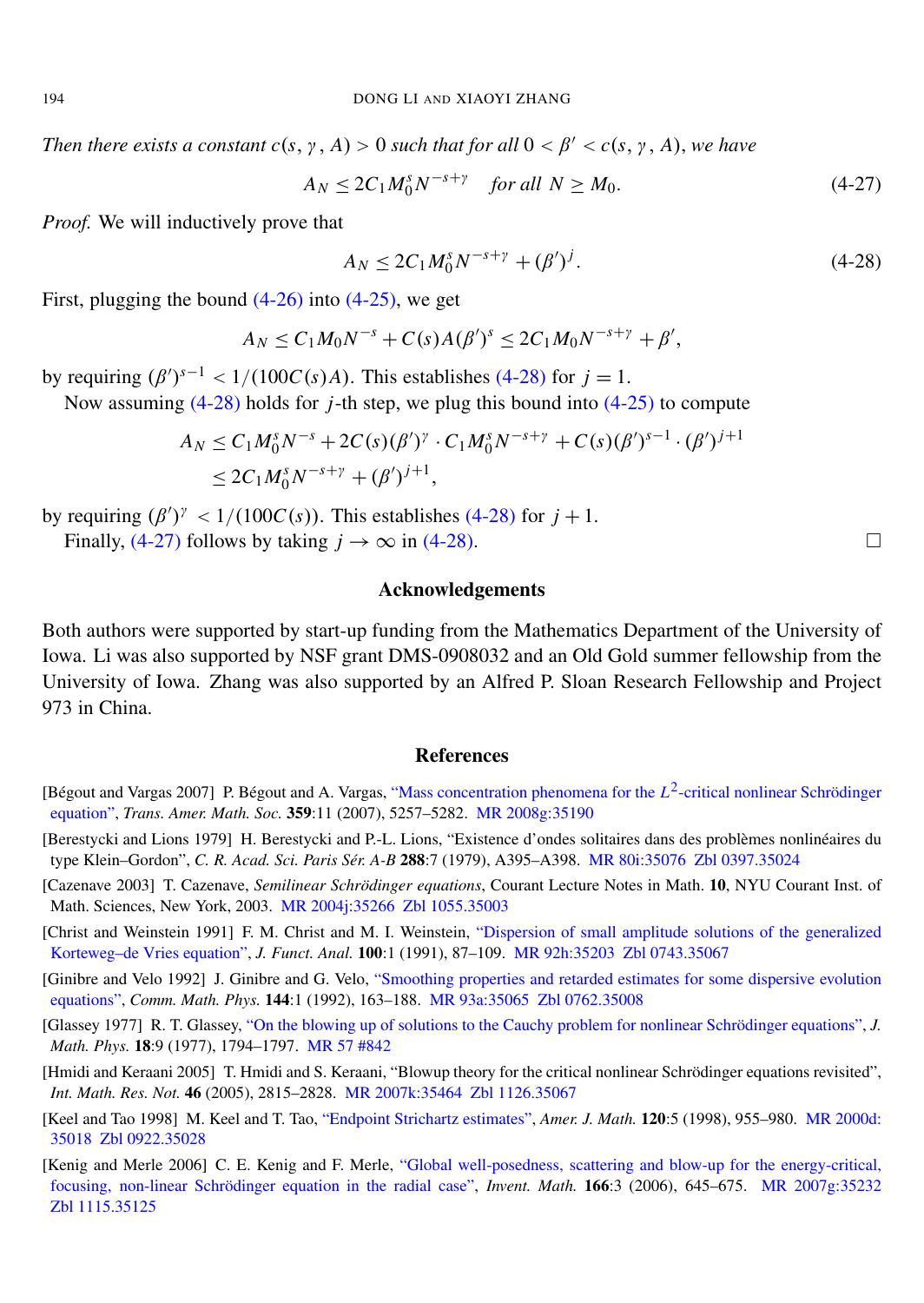- <span id="page-21-1"></span>[Keraani 2001] S. Keraani, ["On the defect of compactness for the Strichartz estimates of the Schrödinger equations",](http://dx.doi.org/10.1006/jdeq.2000.3951) *J. Differential Equations* 175:2 (2001), 353–392. [MR 2002j:35281](http://www.ams.org/mathscinet-getitem?mr=2002j:35281) [Zbl 1038.35119](http://www.emis.de/cgi-bin/MATH-item?1038.35119)
- <span id="page-21-2"></span>[Keraani 2006] S. Keraani, ["On the blow up phenomenon of the critical nonlinear Schrödinger equation",](http://dx.doi.org/10.1016/j.jfa.2005.10.005) *J. Funct. Anal.* 235:1 (2006), 171–192. [MR 2007e:35260](http://www.ams.org/mathscinet-getitem?mr=2007e:35260) [Zbl 1099.35132](http://www.emis.de/cgi-bin/MATH-item?1099.35132)
- <span id="page-21-3"></span>[Killip et al. 2008] R. Killip, M. Visan, and X. Zhang, ["The mass-critical nonlinear Schrödinger equation with radial data in](http://pjm.math.berkeley.edu/apde/2008/1-2/p03.xhtml) [dimensions three and higher",](http://pjm.math.berkeley.edu/apde/2008/1-2/p03.xhtml) *Anal. PDE* 1:2 (2008), 229–266. [MR MR2472890](http://www.ams.org/mathscinet-getitem?mr=MR2472890) [Zbl 1171.35111](http://www.emis.de/cgi-bin/MATH-item?1171.35111)
- <span id="page-21-4"></span>[Killip et al. 2009a] R. Killip, D. Li, M. Visan, and X. Zhang, ["Characterization of minimal-mass blowup solutions to the](http://dx.doi.org/10.1137/080720358) [focusing mass-critical NLS",](http://dx.doi.org/10.1137/080720358) *SIAM J. Math. Anal.* 41:1 (2009), 219–236. [MR MR2505858](http://www.ams.org/mathscinet-getitem?mr=MR2505858)
- <span id="page-21-5"></span>[Killip et al. 2009b] R. Killip, T. Tao, and M. Visan, ["The cubic nonlinear Schrödinger equation in two dimensions with radial](http://dx.doi.org/10.4171/JEMS/180) [data",](http://dx.doi.org/10.4171/JEMS/180) *J. Eur. Math. Soc.* 11:6 (2009), 1203–1258. [MR MR2557134](http://www.ams.org/mathscinet-getitem?mr=MR2557134) [Zbl 05641373](http://www.emis.de/cgi-bin/MATH-item?05641373)
- <span id="page-21-9"></span>[Kwong 1989] M. K. Kwong, ["Uniqueness of positive solutions of](http://dx.doi.org/10.1007/BF00251502)  $\Delta u - u + u^p = 0$  in  $\mathbb{R}^n$ ", *Arch. Rational Mech. Anal.* 105:3 (1989), 243–266. [MR 90d:35015](http://www.ams.org/mathscinet-getitem?mr=90d:35015) [Zbl 0676.35032](http://www.emis.de/cgi-bin/MATH-item?0676.35032)
- <span id="page-21-7"></span>[Li and Zhang 2009a] D. Li and X. Zhang, "On the focusing mass critical problem in six dimensions with splitting spherically symmetric initial data", preprint, 2009. Submitted to *Discrete Contin. Dynam. Systems*.
- <span id="page-21-6"></span>[Li and Zhang 2009b] D. Li and X. Zhang, "On the rigidity of solitary waves for the focusing mass-critical NLS in dimensions *d*  $\geq$  2", preprint, 2009. [arXiv 0902.0802](http://arxiv.org/abs/0902.0802)
- <span id="page-21-0"></span>[Merle 1993] F. Merle, ["Determination of blow-up solutions with minimal mass for nonlinear Schrödinger equations with](http://dx.doi.org/10.1215/S0012-7094-93-06919-0) [critical power",](http://dx.doi.org/10.1215/S0012-7094-93-06919-0) *Duke Math. J.* 69:2 (1993), 427–454. [MR 94b:35262](http://www.ams.org/mathscinet-getitem?mr=94b:35262) [Zbl 0808.35141](http://www.emis.de/cgi-bin/MATH-item?0808.35141)
- <span id="page-21-11"></span>[Merle and Raphael 2005] F. Merle and P. Raphael, ["The blow-up dynamic and upper bound on the blow-up rate for critical](http://dx.doi.org/10.4007/annals.2005.161.157) [nonlinear Schrödinger equation",](http://dx.doi.org/10.4007/annals.2005.161.157) *Ann. of Math.* (2) 161:1 (2005), 157–222. [MR 2006k:35277](http://www.ams.org/mathscinet-getitem?mr=2006k:35277) [Zbl 02204253](http://www.emis.de/cgi-bin/MATH-item?02204253)
- <span id="page-21-13"></span>[Staffilani 1997] G. Staffilani, "On the generalized Korteweg–de Vries-type equations", *Differential Integral Equations* 10:4 (1997), 777–796. [MR 2001a:35005](http://www.ams.org/mathscinet-getitem?mr=2001a:35005) [Zbl 0891.35135](http://www.emis.de/cgi-bin/MATH-item?0891.35135)
- <span id="page-21-16"></span>[Strichartz 1977] R. S. Strichartz, ["Restrictions of Fourier transforms to quadratic surfaces and decay of solutions of wave](http://projecteuclid.org/getRecord?id=euclid.dmj/1077312392) [equations",](http://projecteuclid.org/getRecord?id=euclid.dmj/1077312392) *Duke Math. J.* 44:3 (1977), 705–714. [MR 58 #23577](http://www.ams.org/mathscinet-getitem?mr=58:23577) [Zbl 0372.35001](http://www.emis.de/cgi-bin/MATH-item?0372.35001)
- <span id="page-21-10"></span>[Tao et al. 2007] T. Tao, M. Visan, and X. Zhang, ["Global well-posedness and scattering for the defocusing mass-critical](http://dx.doi.org/10.1215/S0012-7094-07-14015-8) [nonlinear Schrödinger equation for radial data in high dimensions",](http://dx.doi.org/10.1215/S0012-7094-07-14015-8) *Duke Math. J.* 140:1 (2007), 165–202. [MR 2010a:35249](http://www.ams.org/mathscinet-getitem?mr=2010a:35249) [Zbl 05208403](http://www.emis.de/cgi-bin/MATH-item?05208403)
- <span id="page-21-8"></span>[Tao et al. 2008] T. Tao, M. Visan, and X. Zhang, ["Minimal-mass blowup solutions of the mass-critical NLS",](http://dx.doi.org/10.1515/FORUM.2008.042) *Forum Math.* 20:5 (2008), 881–919. [MR 2009m:35495](http://www.ams.org/mathscinet-getitem?mr=2009m:35495) [Zbl 1154.35085](http://www.emis.de/cgi-bin/MATH-item?1154.35085)
- <span id="page-21-14"></span>[Taylor 2000] M. E. Taylor, *Tools for PDE. Pseudodifferential operators, paradifferential operators, and layer potentials*, Math. Surveys and Monogr. 81, Amer. Math. Soc., Providence, RI, 2000. [MR 2001g:35004](http://www.ams.org/mathscinet-getitem?mr=2001g:35004) [Zbl 0963.35211](http://www.emis.de/cgi-bin/MATH-item?0963.35211)
- <span id="page-21-15"></span>[Weinstein 1983] M. I. Weinstein, ["Nonlinear Schrödinger equations and sharp interpolation estimates",](http://projecteuclid.org/getRecord?id=euclid.cmp/1103922134) *Comm. Math. Phys.* 87:4 (1983), 567–576. [MR 84d:35140](http://www.ams.org/mathscinet-getitem?mr=84d:35140) [Zbl 0527.35023](http://www.emis.de/cgi-bin/MATH-item?0527.35023)
- <span id="page-21-12"></span>[Weinstein 1986] M. I. Weinstein, ["On the structure and formation of singularities in solutions to nonlinear dispersive evolution](http://dx.doi.org/10.1080/03605308608820435) [equations",](http://dx.doi.org/10.1080/03605308608820435) *Comm. Partial Differential Equations* 11:5 (1986), 545–565. [MR 87i:35026](http://www.ams.org/mathscinet-getitem?mr=87i:35026) [Zbl 0596.35022](http://www.emis.de/cgi-bin/MATH-item?0596.35022)

Received 10 Aug 2009. Revised 18 Nov 2009. Accepted 17 Dec 2009.

DONG LI: [mpdongli@gmail.com](mailto:mpdongli@gmail.com) Department of Mathematics, University of Iowa, 14 MacLean Hall, Iowa City, IA 52240, United States

XIAOYI ZHANG: [zh.xiaoyi@gmail.com](mailto:zh.xiaoyi@gmail.com)

Academy of Mathematics and System Sciences, Beijing, China

and

Department of Mathematics, University of Iowa, 14 MacLean Hall, Iowa City, IA 52240, United States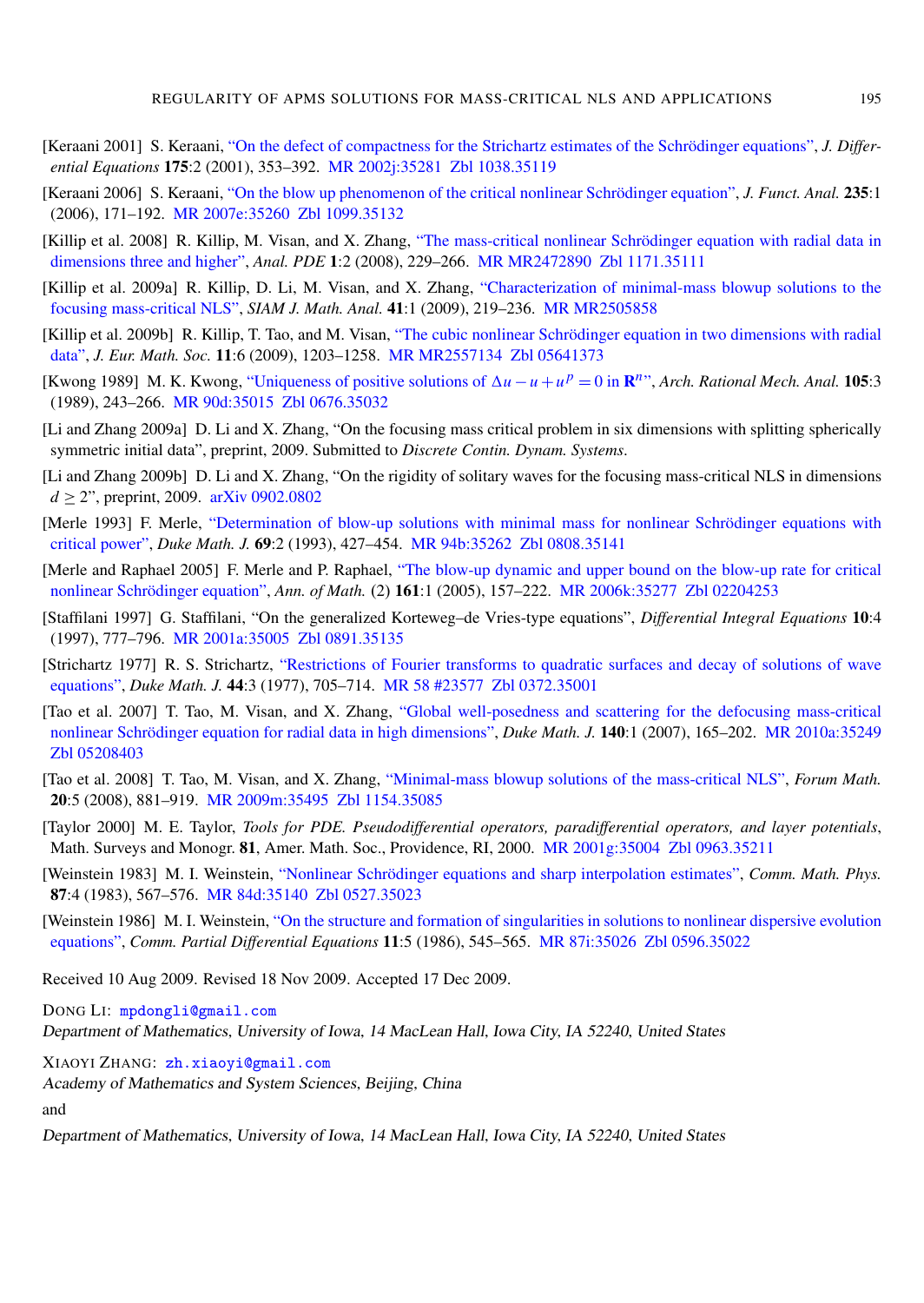## Analysis & PDE

#### [pjm.math.berkeley.edu/apde](http://pjm.math.berkeley.edu/apde)

#### EDITORS

#### EDITOR-IN-CHIEF

Maciej Zworski University of California Berkeley, USA

#### BOARD OF EDITORS

| Michael Aizenman      | Princeton University, USA<br>aizenman@math.princeton.edu             | Nicolas Burq         | Université Paris-Sud 11, France<br>nicolas.burq@math.u-psud.fr     |
|-----------------------|----------------------------------------------------------------------|----------------------|--------------------------------------------------------------------|
| Luis A. Caffarelli    | University of Texas, USA<br>caffarel@math.utexas.edu                 | Sun-Yung Alice Chang | Princeton University, USA<br>chang@math.princeton.edu              |
| Michael Christ        | University of California, Berkeley, USA<br>mchrist@math.berkeley.edu | Charles Fefferman    | Princeton University, USA<br>cf@math.princeton.edu                 |
| Ursula Hamenstaedt    | Universität Bonn, Germany<br>$ursula@math.uni-bonn.de$               | Nigel Higson         | Pennsylvania State Univesity, USA<br>higson@math.psu.edu           |
| Vaughan Jones         | University of California, Berkeley, USA<br>vfr@math.berkeley.edu     | Herbert Koch         | Universität Bonn, Germany<br>koch@math.uni-bonn.de                 |
| Izabella Laba         | University of British Columbia, Canada<br>ilaba@math.ubc.ca          | Gilles Lebeau        | Université de Nice Sophia Antipolis, France<br>lebeau@unice.fr     |
| László Lempert        | Purdue University, USA<br>lempert@math.purdue.edu                    | Richard B. Melrose   | Massachussets Institute of Technology, USA<br>rbm@math.mit.edu     |
| Frank Merle           | Université de Cergy-Pontoise, France<br>Frank.Merle@u-cergy.fr       | William Minicozzi II | Johns Hopkins University, USA<br>minicozz@math.jhu.edu             |
| Werner Müller         | Universität Bonn, Germany<br>mueller@math.uni-bonn.de                | <b>Yuval Peres</b>   | University of California, Berkeley, USA<br>peres@stat.berkeley.edu |
| Gilles Pisier         | Texas A&M University, and Paris 6<br>pisier@math.tamu.edu            | Tristan Rivière      | ETH, Switzerland<br>riviere@math.ethz.ch                           |
| Igor Rodnianski       | Princeton University, USA<br>irod@math.princeton.edu                 | Wilhelm Schlag       | University of Chicago, USA<br>schlag@math.uchicago.edu             |
| Sylvia Serfaty        | New York University, USA<br>serfaty@cims.nyu.edu                     | Yum-Tong Siu         | Harvard University, USA<br>siu@math.harvard.edu                    |
| Terence Tao           | University of California, Los Angeles, USA<br>tao@math.ucla.edu      | Michael E. Taylor    | Univ. of North Carolina, Chapel Hill, USA<br>met@math.unc.edu      |
| Gunther Uhlmann       | University of Washington, USA<br>gunther@math.washington.edu         | András Vasy          | Stanford University, USA<br>andras@math.stanford.edu               |
| Dan Virgil Voiculescu | University of California, Berkeley, USA<br>dvv@math.berkeley.edu     | Steven Zelditch      | Johns Hopkins University, USA<br>szelditch@math.jhu.edu            |
|                       |                                                                      |                      |                                                                    |

#### PRODUCTION

[apde@mathscipub.org](mailto:apde@mathscipub.org)

Paulo Ney de Souza, Production Manager Sheila Newbery, Production Editor Silvio Levy, Senior Production Editor

See inside back cover or [pjm.math.berkeley.edu/apde](http://pjm.math.berkeley.edu/apde) for submission instructions.

The subscription price for 2010 is US \$120/year for the electronic version, and \$180/year for print and electronic. Subscriptions, requests for back issues from the last three years and changes of subscribers address should be sent to Mathematical Sciences Publishers, Department of Mathematics, University of California, Berkeley, CA 94720-3840, USA.

Analysis & PDE, at Mathematical Sciences Publishers, Department of Mathematics, University of California, Berkeley, CA 94720-3840 is published continuously online. Periodical rate postage paid at Berkeley, CA 94704, and additional mailing offices.

APDE peer-review and production is managed by EditFLOW™ from Mathematical Sciences Publishers.

PUBLISHED BY **T** [mathematical sciences publishers](http://www.mathscipub.org) <http://www.mathscipub.org> A NON-PROFIT CORPORATION Typeset in LATEX Copyright ©2010 by Mathematical Sciences Publishers